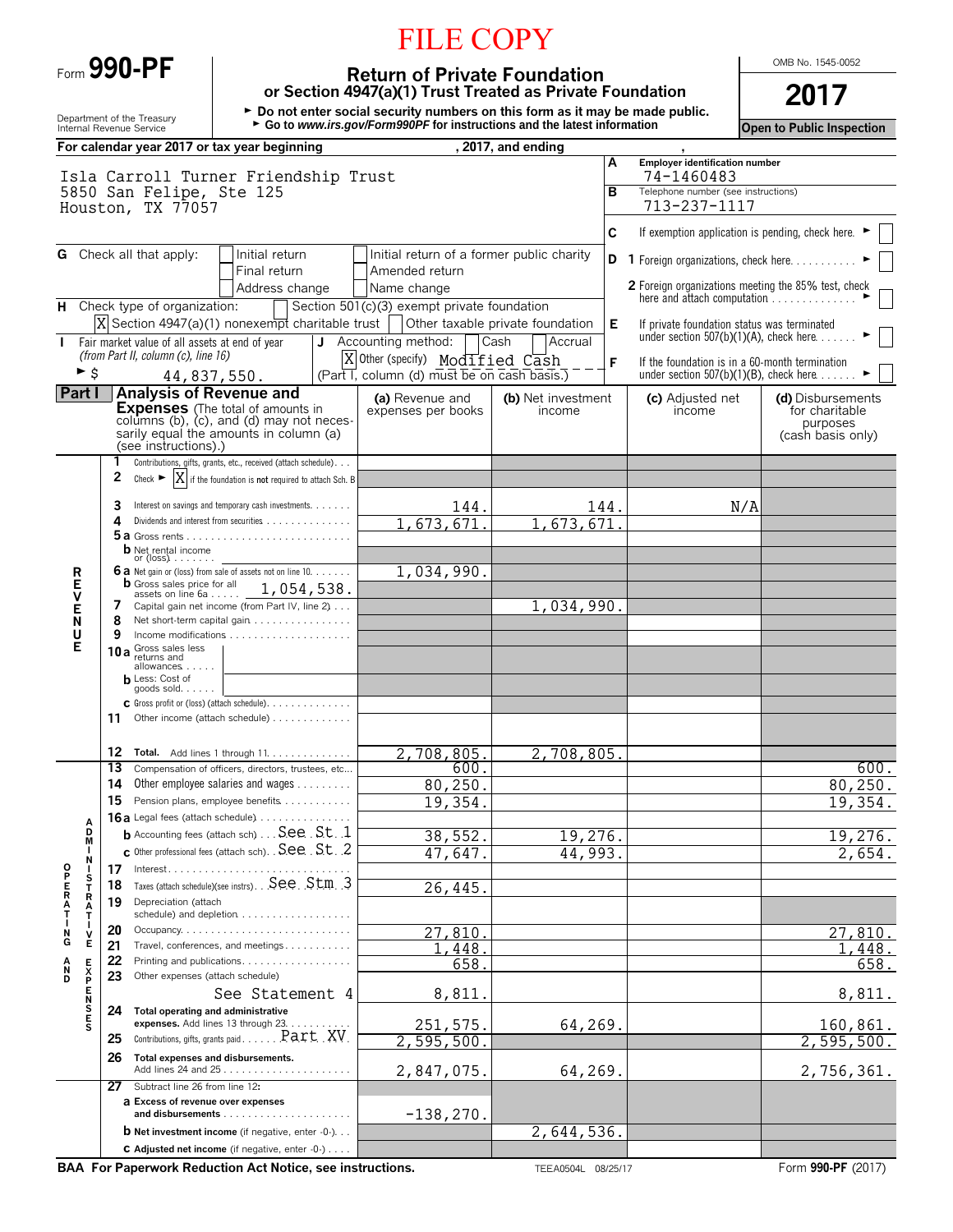|                                                   | Form 990-PF (2017) Isla Carroll Turner Friendship Trust |                                                                                                                                                                                               |                   | 74-1460483     | Page 2                |
|---------------------------------------------------|---------------------------------------------------------|-----------------------------------------------------------------------------------------------------------------------------------------------------------------------------------------------|-------------------|----------------|-----------------------|
|                                                   |                                                         | Attached schedules and amounts in the description<br>column should be for end-of-year amounts only.<br>(See instructions.)<br><b>Part II   Balance Sheets</b>                                 | Beginning of year |                | End of year           |
|                                                   |                                                         |                                                                                                                                                                                               | (a) Book Value    | (b) Book Value | (c) Fair Market Value |
|                                                   | 1                                                       |                                                                                                                                                                                               |                   |                |                       |
|                                                   | 2                                                       | Savings and temporary cash investments                                                                                                                                                        | 233,684.          | 81,323.        | 81,323.               |
|                                                   | 3.                                                      | Accounts receivable ▶                                                                                                                                                                         |                   |                |                       |
|                                                   |                                                         | Less: allowance for doubtful accounts ▶                                                                                                                                                       |                   |                |                       |
|                                                   | 4                                                       | Pledges receivable<br>________                                                                                                                                                                |                   |                |                       |
|                                                   |                                                         | Less: allowance for doubtful accounts ►                                                                                                                                                       |                   |                |                       |
|                                                   | 5                                                       |                                                                                                                                                                                               |                   |                |                       |
|                                                   | 6                                                       | Receivables due from officers, directors, trustees, and other<br>disqualified persons (attach schedule) (see instructions)                                                                    |                   |                |                       |
|                                                   | 7                                                       | Other notes and loans receivable (attach sch) ►<br>__________                                                                                                                                 |                   |                |                       |
|                                                   |                                                         | Less: allowance for doubtful accounts ►                                                                                                                                                       |                   |                |                       |
| <b>ASSET</b>                                      | 8                                                       |                                                                                                                                                                                               |                   |                |                       |
|                                                   | 9                                                       |                                                                                                                                                                                               | 17,521.           | 36,446.        | 36,446.               |
| S                                                 |                                                         | <b>10a</b> Investments $-$ U.S. and state government                                                                                                                                          |                   |                |                       |
|                                                   |                                                         | <b>b</b> Investments - corporate stock (attach schedule). $Statement$ , 5                                                                                                                     | 1,143,695.        | 1,124,148.     | 44,719,781.           |
|                                                   |                                                         |                                                                                                                                                                                               |                   |                |                       |
|                                                   |                                                         | 11 Investments - land, buildings, and                                                                                                                                                         |                   |                |                       |
|                                                   |                                                         |                                                                                                                                                                                               |                   |                |                       |
|                                                   |                                                         |                                                                                                                                                                                               |                   |                |                       |
|                                                   | 13                                                      | Investments - other (attach schedule)                                                                                                                                                         |                   |                |                       |
|                                                   | 14                                                      |                                                                                                                                                                                               |                   |                |                       |
|                                                   |                                                         |                                                                                                                                                                                               |                   |                |                       |
|                                                   | 15                                                      | Other assets (describe ►                                                                                                                                                                      |                   |                |                       |
|                                                   | 16                                                      | <b>Total assets</b> (to be completed by all filers $\overline{-------}$ )<br>see the instructions allow and all filers $\overline{------}$<br>see the instructions. Also, see page 1, item I) | 1,394,900.        | 1,241,917.     | 44,837,550.           |
|                                                   | 17                                                      | Accounts payable and accrued expenses                                                                                                                                                         | 84.               |                |                       |
| A                                                 | 18                                                      |                                                                                                                                                                                               |                   |                |                       |
| B                                                 | 19                                                      |                                                                                                                                                                                               |                   |                |                       |
|                                                   | 20                                                      | Loans from officers, directors, trustees, & other disqualified persons                                                                                                                        |                   |                |                       |
|                                                   | 21                                                      |                                                                                                                                                                                               |                   |                |                       |
| т<br>Е                                            | 22                                                      | Other liabilities (describe▶<br>_ _ _ _ _ _ _ _ _ _ _ _ _ _ _)                                                                                                                                |                   |                |                       |
| S                                                 |                                                         | 23 Total liabilities (add lines 17 through 22)                                                                                                                                                | 84.               | 0.             |                       |
|                                                   |                                                         | Foundations that follow SFAS 117, check here<br>and complete lines 24 through 26, and lines 30 and 31.                                                                                        |                   |                |                       |
| N F                                               | 24                                                      |                                                                                                                                                                                               |                   |                |                       |
| $\frac{\mathsf{E}}{\mathsf{T}}$<br>U<br>N         | 25                                                      |                                                                                                                                                                                               |                   |                |                       |
| D                                                 | 26                                                      |                                                                                                                                                                                               |                   |                |                       |
| $\begin{array}{c}\nA \\ S \\ S \\ A\n\end{array}$ |                                                         | Foundations that do not follow SFAS 117, check here $\therefore$ $\blacktriangleright$ $ X $<br>and complete lines 27 through 31.                                                             |                   |                |                       |
| Е<br>L                                            | 27                                                      | Capital stock, trust principal, or current funds                                                                                                                                              |                   |                |                       |
| Т<br>A<br>N<br>S                                  | 28                                                      | Paid-in or capital surplus, or land, bldg., and equipment fund                                                                                                                                |                   |                |                       |
| C                                                 | 29                                                      | Retained earnings, accumulated income, endowment, or other funds                                                                                                                              | 1,394,816.        | 1,241,917.     |                       |
| O E<br>R S                                        | 30                                                      | Total net assets or fund balances (see instructions)                                                                                                                                          | 1,394,816.        | 1,241,917.     |                       |
|                                                   | 31                                                      | Total liabilities and net assets/fund balances                                                                                                                                                |                   |                |                       |
|                                                   |                                                         | Part III Analysis of Changes in Net Assets or Fund Balances                                                                                                                                   | 1,394,900.        | 1,241,917.     |                       |
|                                                   |                                                         |                                                                                                                                                                                               |                   |                |                       |
| 1                                                 |                                                         | Total net assets or fund balances at beginning of year - Part II, column (a), line 30 (must agree with                                                                                        |                   | 1.             | 1,394,816.            |
| 2                                                 |                                                         |                                                                                                                                                                                               |                   | $\overline{2}$ | $-138, 270.$          |
| 3                                                 |                                                         |                                                                                                                                                                                               |                   | 3              |                       |
| 4                                                 |                                                         |                                                                                                                                                                                               |                   | 4              | 1,256,546.            |
| 5                                                 |                                                         | Decreases not included in line 2 (itemize). ▶ See Statement 7                                                                                                                                 |                   | 5              | 14,629.               |
| 6                                                 |                                                         | Total net assets or fund balances at end of year (line 4 minus line 5) – Part II, column (b), line 30                                                                                         |                   | $\overline{6}$ | 1,241,917.            |
| <b>BAA</b>                                        |                                                         | TEEA0302L 08/24/17                                                                                                                                                                            |                   |                | Form 990-PF (2017)    |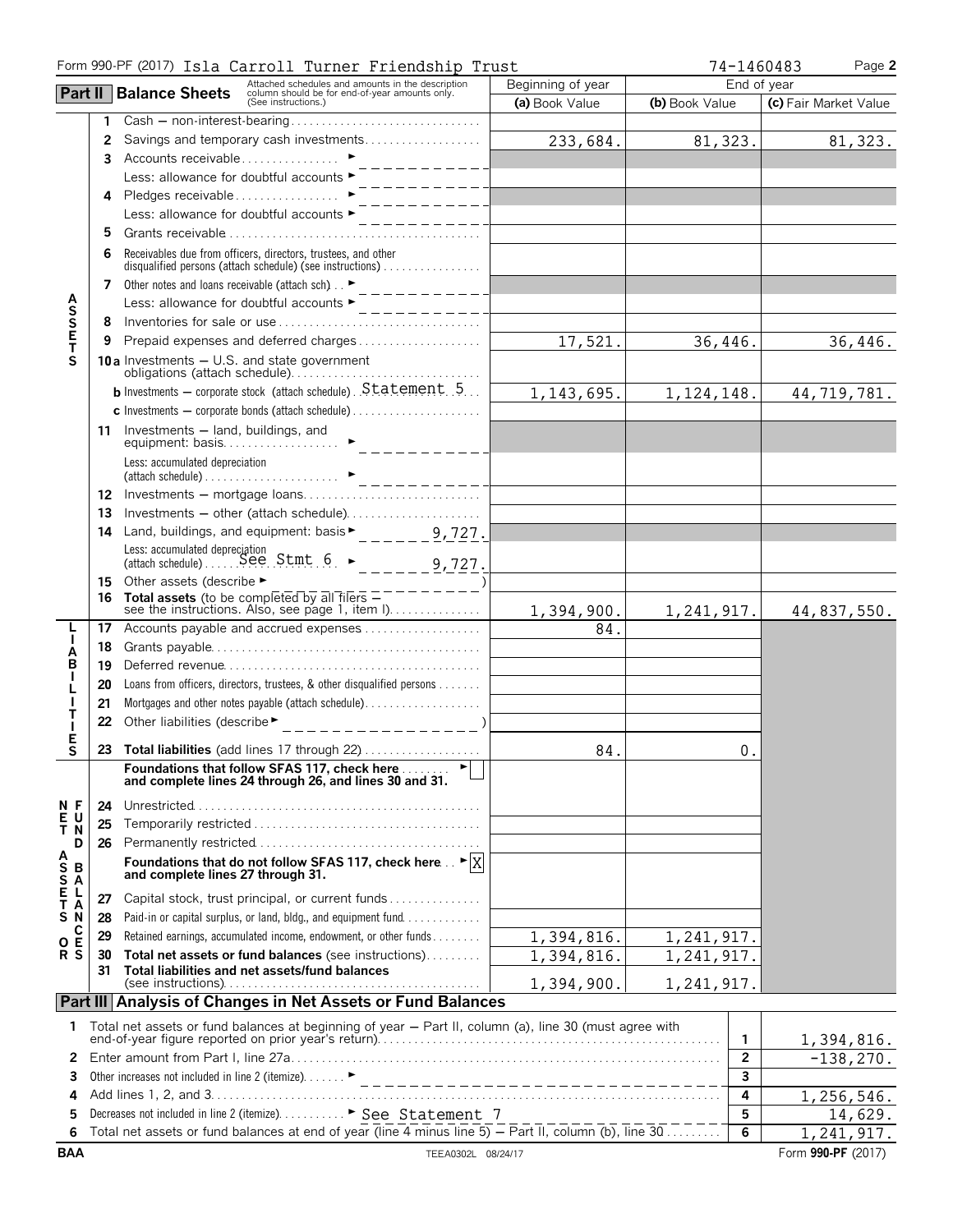|                                                                         | Form 990-PF (2017) Isla Carroll Turner Friendship Trust                                                                                                                           |                                                                                 |                                                                | 74-1460483                                                               | Page 3                           |
|-------------------------------------------------------------------------|-----------------------------------------------------------------------------------------------------------------------------------------------------------------------------------|---------------------------------------------------------------------------------|----------------------------------------------------------------|--------------------------------------------------------------------------|----------------------------------|
| <b>Part IV</b>                                                          | <b>Capital Gains and Losses for Tax on Investment Income</b>                                                                                                                      |                                                                                 |                                                                |                                                                          |                                  |
|                                                                         | (a) List and describe the kind(s) of property sold (for example, real estate,<br>2-story brick warehouse; or common stock, 200 shares MLC Company)                                |                                                                                 | (b) How acquired<br>$\frac{3}{2}$ - Purchase<br>$D -$ Donation | (c) Date acquired<br>(mo., day, yr.)                                     | (d) Date sold<br>(mo., day, yr.) |
| 1a Publicly traded securities                                           |                                                                                                                                                                                   |                                                                                 |                                                                |                                                                          |                                  |
| b                                                                       |                                                                                                                                                                                   |                                                                                 |                                                                |                                                                          |                                  |
| c                                                                       |                                                                                                                                                                                   |                                                                                 |                                                                |                                                                          |                                  |
| d                                                                       |                                                                                                                                                                                   |                                                                                 |                                                                |                                                                          |                                  |
| е                                                                       |                                                                                                                                                                                   |                                                                                 |                                                                |                                                                          |                                  |
| (e) Gross sales price                                                   | (f) Depreciation allowed<br>(or allowable)                                                                                                                                        | (a) Cost or other basis<br>plus expense of sale                                 |                                                                | (h) Gain or (loss)<br>$((e)$ plus $(f)$ minus $(q)$ )                    |                                  |
| 1,054,538.<br>а                                                         |                                                                                                                                                                                   |                                                                                 | 19,548.                                                        |                                                                          | 1,034,990.                       |
| b                                                                       |                                                                                                                                                                                   |                                                                                 |                                                                |                                                                          |                                  |
| С                                                                       |                                                                                                                                                                                   |                                                                                 |                                                                |                                                                          |                                  |
| d                                                                       |                                                                                                                                                                                   |                                                                                 |                                                                |                                                                          |                                  |
| e                                                                       |                                                                                                                                                                                   |                                                                                 |                                                                |                                                                          |                                  |
|                                                                         | Complete only for assets showing gain in column (h) and owned by the foundation on 12/31/69                                                                                       |                                                                                 |                                                                | $(l)$ Gains $(Col.(h)$                                                   |                                  |
| (i) FMV as of $12/31/69$                                                | (i) Adjusted basis<br>as of 12/31/69                                                                                                                                              | (k) Excess of col. (i)<br>over col. (i), if any                                 |                                                                | gain minus col. (k), but not less<br>than -0-) or Losses (from col. (h)) |                                  |
| а                                                                       |                                                                                                                                                                                   |                                                                                 |                                                                |                                                                          | 1,034,990.                       |
| b                                                                       |                                                                                                                                                                                   |                                                                                 |                                                                |                                                                          |                                  |
| С                                                                       |                                                                                                                                                                                   |                                                                                 |                                                                |                                                                          |                                  |
| d                                                                       |                                                                                                                                                                                   |                                                                                 |                                                                |                                                                          |                                  |
| е                                                                       |                                                                                                                                                                                   |                                                                                 |                                                                |                                                                          |                                  |
| 2 Capital gain net income or (net capital loss)                         |                                                                                                                                                                                   | If gain, also enter in Part I, line 7<br>If (loss), enter -0- in Part I, line 7 | $\mathbf{2}$                                                   |                                                                          | 1,034,990.                       |
| 3.                                                                      | Net short-term capital gain or (loss) as defined in sections 1222(5) and (6):                                                                                                     |                                                                                 |                                                                |                                                                          |                                  |
|                                                                         | If gain, also enter in Part I, line 8, column (c). See instructions. If (loss), enter -0-                                                                                         |                                                                                 | $\mathbf{3}$                                                   |                                                                          | 0.                               |
| <b>Part V</b>                                                           | Qualification Under Section 4940(e) for Reduced Tax on Net Investment Income                                                                                                      |                                                                                 |                                                                |                                                                          |                                  |
|                                                                         | (For optional use by domestic private foundations subject to the section 4940(a) tax on net investment income.)                                                                   |                                                                                 |                                                                |                                                                          |                                  |
| If section 4940(d)(2) applies, leave this part blank.                   |                                                                                                                                                                                   |                                                                                 |                                                                |                                                                          |                                  |
|                                                                         |                                                                                                                                                                                   |                                                                                 |                                                                |                                                                          |                                  |
|                                                                         | Was the foundation liable for the section 4942 tax on the distributable amount of any year in the base period?                                                                    |                                                                                 |                                                                | Yes                                                                      | X No                             |
|                                                                         | If 'Yes,' the foundation doesn't qualify under section 4940(e). Do not complete this part.                                                                                        |                                                                                 |                                                                |                                                                          |                                  |
| 1.                                                                      | Enter the appropriate amount in each column for each year; see the instructions before making any entries.                                                                        |                                                                                 |                                                                |                                                                          |                                  |
| (a)<br>Base period years<br>Calendar year (or tax year<br>beginning in) | (b)<br>Adjusted qualifying distributions                                                                                                                                          | (c)<br>Net value of<br>noncharitable-use assets                                 |                                                                | (d)<br>Distribution ratio<br>(col. (b) divided by col. (c))              |                                  |
|                                                                         |                                                                                                                                                                                   |                                                                                 |                                                                |                                                                          |                                  |
| 2016<br>2015                                                            | 2, 112, 795.<br>3,806,426.                                                                                                                                                        | 47, 354, 189.                                                                   |                                                                |                                                                          | 0.044617<br>0.080641             |
| 2014                                                                    |                                                                                                                                                                                   | 47,201,986.<br>56,619,877.                                                      |                                                                |                                                                          |                                  |
| 2013                                                                    | 2,696,379.<br>2,368,586.                                                                                                                                                          | 54,074,399.                                                                     |                                                                |                                                                          | 0.047622                         |
| 2012                                                                    | 2,462,375.                                                                                                                                                                        | 52,638,589.                                                                     |                                                                |                                                                          | 0.043802<br>0.046779             |
|                                                                         |                                                                                                                                                                                   |                                                                                 |                                                                |                                                                          |                                  |
|                                                                         |                                                                                                                                                                                   |                                                                                 | $\overline{2}$                                                 |                                                                          | 0.263461                         |
|                                                                         |                                                                                                                                                                                   |                                                                                 |                                                                |                                                                          |                                  |
| 3                                                                       | Average distribution ratio for the 5-year base period - divide the total on line 2 by 5.0, or by the<br>number of years the foundation has been in existence if less than 5 years |                                                                                 | 3                                                              |                                                                          | 0.052692                         |
| 4                                                                       | Enter the net value of noncharitable-use assets for 2017 from Part X, line 5                                                                                                      |                                                                                 | 4                                                              |                                                                          | 44, 292, 882.                    |
| 5                                                                       |                                                                                                                                                                                   |                                                                                 | 5                                                              |                                                                          | 2,333,881.                       |
| 6                                                                       |                                                                                                                                                                                   |                                                                                 | 6                                                              |                                                                          | 26,445.                          |
| 7                                                                       |                                                                                                                                                                                   |                                                                                 | 7                                                              |                                                                          | 2,360,326.                       |
| 8                                                                       |                                                                                                                                                                                   |                                                                                 | 8                                                              |                                                                          | 2,756,361.                       |
|                                                                         | If line 8 is equal to or greater than line 7, check the box in Part VI, line 1b, and complete that part using a 1% tax rate. See the                                              |                                                                                 |                                                                |                                                                          |                                  |

If line 8 is equal to or greater than line 7, check the box in Part VI, line 1b, and complete that part using a 1% tax rate. See the Part VI instructions.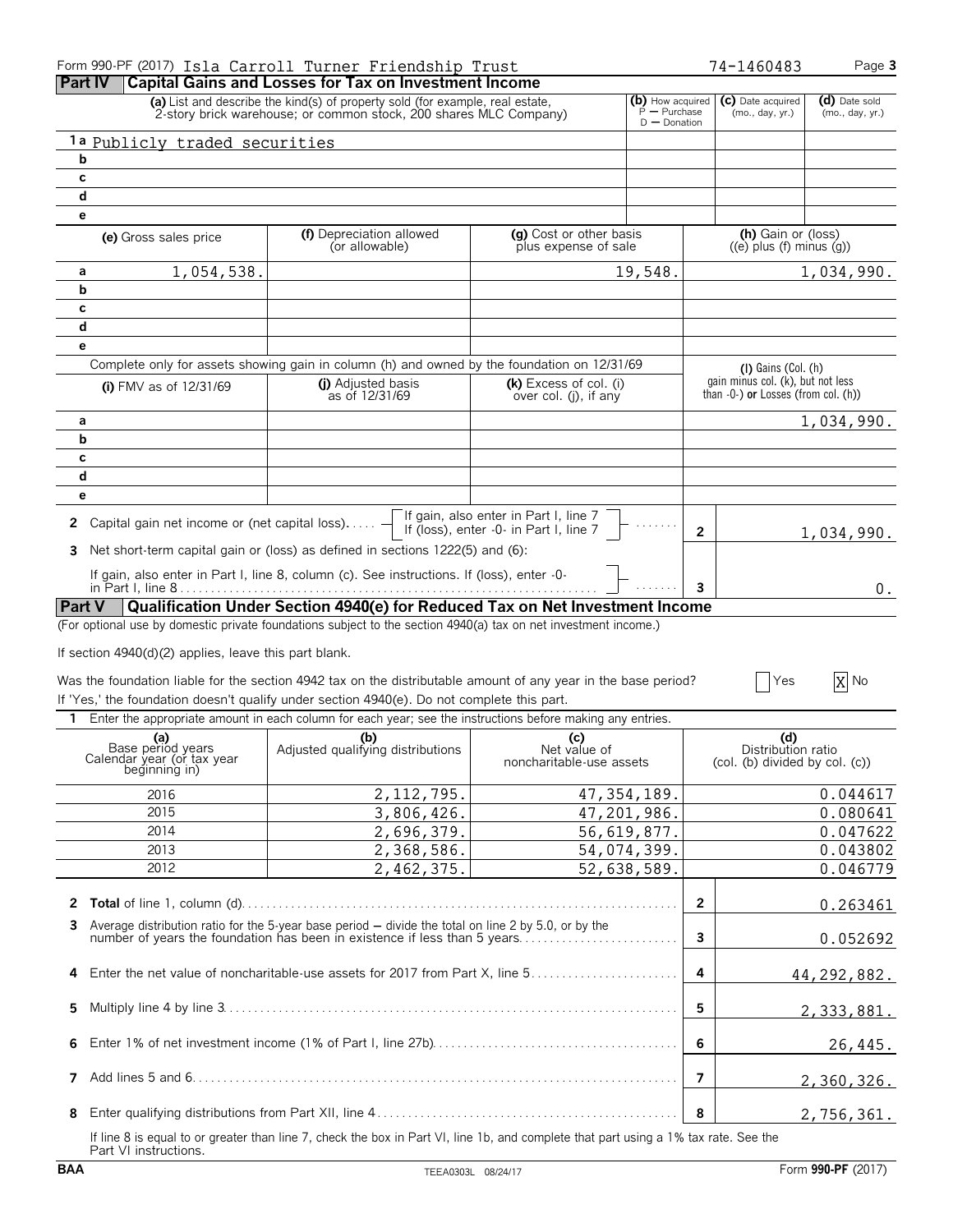|                | Form 990-PF (2017) Isla Carroll Turner Friendship Trust<br>74-1460483                                                                                                                                                                                   |                          |                | Page 4  |
|----------------|---------------------------------------------------------------------------------------------------------------------------------------------------------------------------------------------------------------------------------------------------------|--------------------------|----------------|---------|
| <b>Part VI</b> | Excise Tax Based on Investment Income (Section 4940(a), 4940(b), 4940(e), or 4948 - see instructions)                                                                                                                                                   |                          |                |         |
|                | <b>1 a</b> Exempt operating foundations described in section $4940(d)(2)$ , check here $\dots \cdot \cdot \cdot$                                                                                                                                        |                          |                |         |
|                | Date of ruling or determination letter:<br>(attach copy of letter if necessary - see instructions)                                                                                                                                                      |                          |                |         |
|                | <b>b</b> Domestic foundations that meet the section 4940(e) requirements in Part V,<br>n sa<br>$\overline{1}$                                                                                                                                           |                          | 26,445.        |         |
|                |                                                                                                                                                                                                                                                         |                          |                |         |
|                | c All other domestic foundations enter 2% of line 27b. Exempt foreign organizations enter 4% of Part I, line 12, col. (b)                                                                                                                               |                          |                |         |
| $\mathbf{2}$   | Tax under section 511 (domestic section 4947(a)(1) trusts and taxable                                                                                                                                                                                   |                          |                |         |
|                | 2                                                                                                                                                                                                                                                       |                          |                |         |
| 3              | 3                                                                                                                                                                                                                                                       |                          | 26,445.        |         |
|                | Subtitle A (income) tax (domestic section 4947(a)(1) trusts and taxable foundations only; others, enter -0-).<br>4                                                                                                                                      |                          |                | 0.      |
| 5              | 5<br>Tax based on investment income. Subtract line 4 from line 3. If zero or less, enter -0-                                                                                                                                                            |                          | 26,445.        |         |
| 6              | Credits/Payments:                                                                                                                                                                                                                                       |                          |                |         |
|                | 6al<br>62,891.                                                                                                                                                                                                                                          |                          |                |         |
|                | 6 <sub>b</sub>                                                                                                                                                                                                                                          |                          |                |         |
|                | c Tax paid with application for extension of time to file (Form 8868)<br>6c                                                                                                                                                                             |                          |                |         |
|                |                                                                                                                                                                                                                                                         |                          |                |         |
|                | 7                                                                                                                                                                                                                                                       |                          |                | 62,891. |
| 8              | Enter any <b>penalty</b> for underpayment of estimated tax. Check here $\overline{X}$ if Form 2220 is attached<br>8                                                                                                                                     |                          |                |         |
| 9              | 9                                                                                                                                                                                                                                                       |                          |                | 0.      |
| 10             | $\blacktriangleright$ 10                                                                                                                                                                                                                                |                          | 36,446.        |         |
| 11             |                                                                                                                                                                                                                                                         |                          |                | 0.      |
|                | <b>Part VII-A Statements Regarding Activities</b>                                                                                                                                                                                                       |                          |                |         |
|                | 1 a During the tax year, did the foundation attempt to influence any national, state, or local legislation or did it                                                                                                                                    | 1 a                      | <b>Yes</b>     | No<br>Χ |
|                | <b>b</b> Did it spend more than \$100 during the year (either directly or indirectly) for political purposes?                                                                                                                                           |                          |                |         |
|                |                                                                                                                                                                                                                                                         | 1 b                      |                | Χ       |
|                | If the answer is 'Yes' to 1a or 1b, attach a detailed description of the activities and copies of any materials published<br>or distributed by the foundation in connection with the activities.                                                        |                          |                |         |
|                |                                                                                                                                                                                                                                                         | 1 с                      |                | Χ       |
|                | <b>d</b> Enter the amount (if any) of tax on political expenditures (section 4955) imposed during the year:                                                                                                                                             |                          |                |         |
|                | (1) On the foundation $\triangleright$ \$<br>0. (2) On foundation managers $\triangleright$ \$<br>0.<br>e Enter the reimbursement (if any) paid by the foundation during the year for political expenditure tax imposed on                              |                          |                |         |
|                | foundation managers  ► \$<br>$0$ .                                                                                                                                                                                                                      |                          |                |         |
|                |                                                                                                                                                                                                                                                         | $\overline{2}$           |                | Χ       |
|                | If 'Yes,' attach a detailed description of the activities.                                                                                                                                                                                              |                          |                |         |
|                |                                                                                                                                                                                                                                                         |                          |                |         |
| 3.             | Has the foundation made any changes, not previously reported to the IRS, in its governing instrument, articles<br>of incorporation, or bylaws, or other similar instruments? If 'Yes,' attach a conformed copy of the changes                           | 3                        |                | Χ       |
|                | 4a Did the foundation have unrelated business gross income of \$1,000 or more during the year?                                                                                                                                                          | 4a                       |                | Χ       |
|                |                                                                                                                                                                                                                                                         | 4b                       |                | N/A     |
|                |                                                                                                                                                                                                                                                         | 5                        |                | X       |
|                | If 'Yes,' attach the statement required by General Instruction T.                                                                                                                                                                                       |                          |                |         |
|                | Are the requirements of section 508(e) (relating to sections 4941 through 4945) satisfied either:                                                                                                                                                       |                          |                |         |
|                | • By language in the governing instrument, or                                                                                                                                                                                                           |                          |                |         |
|                | • By state legislation that effectively amends the governing instrument so that no mandatory directions that conflict                                                                                                                                   |                          |                |         |
|                | with the state law remain in the governing instrument?.                                                                                                                                                                                                 | 6                        | Χ              |         |
| 7              |                                                                                                                                                                                                                                                         | $\overline{\phantom{a}}$ | $\overline{X}$ |         |
|                | 8 a Enter the states to which the foundation reports or with which it is registered. See instructions                                                                                                                                                   |                          |                |         |
|                | ТX                                                                                                                                                                                                                                                      |                          |                |         |
|                | <b>b</b> If the answer is 'Yes' to line 7, has the foundation furnished a copy of Form 990-PF to the Attorney General                                                                                                                                   | 8b                       | X              |         |
| 9              | Is the foundation claiming status as a private operating foundation within the meaning of section 4942(j)(3) or 4942(j)(5)<br>for calendar year 2017 or the tax year beginning in 2017? See the instructions for Part XIV. If 'Yes,' complete Part XIV. | 9                        |                | Χ       |
|                | 10 Did any persons become substantial contributors during the tax year? If 'Yes,' attach a schedule listing their names                                                                                                                                 | 10                       |                | Χ       |
| <b>BAA</b>     |                                                                                                                                                                                                                                                         | Form 990-PF (2017)       |                |         |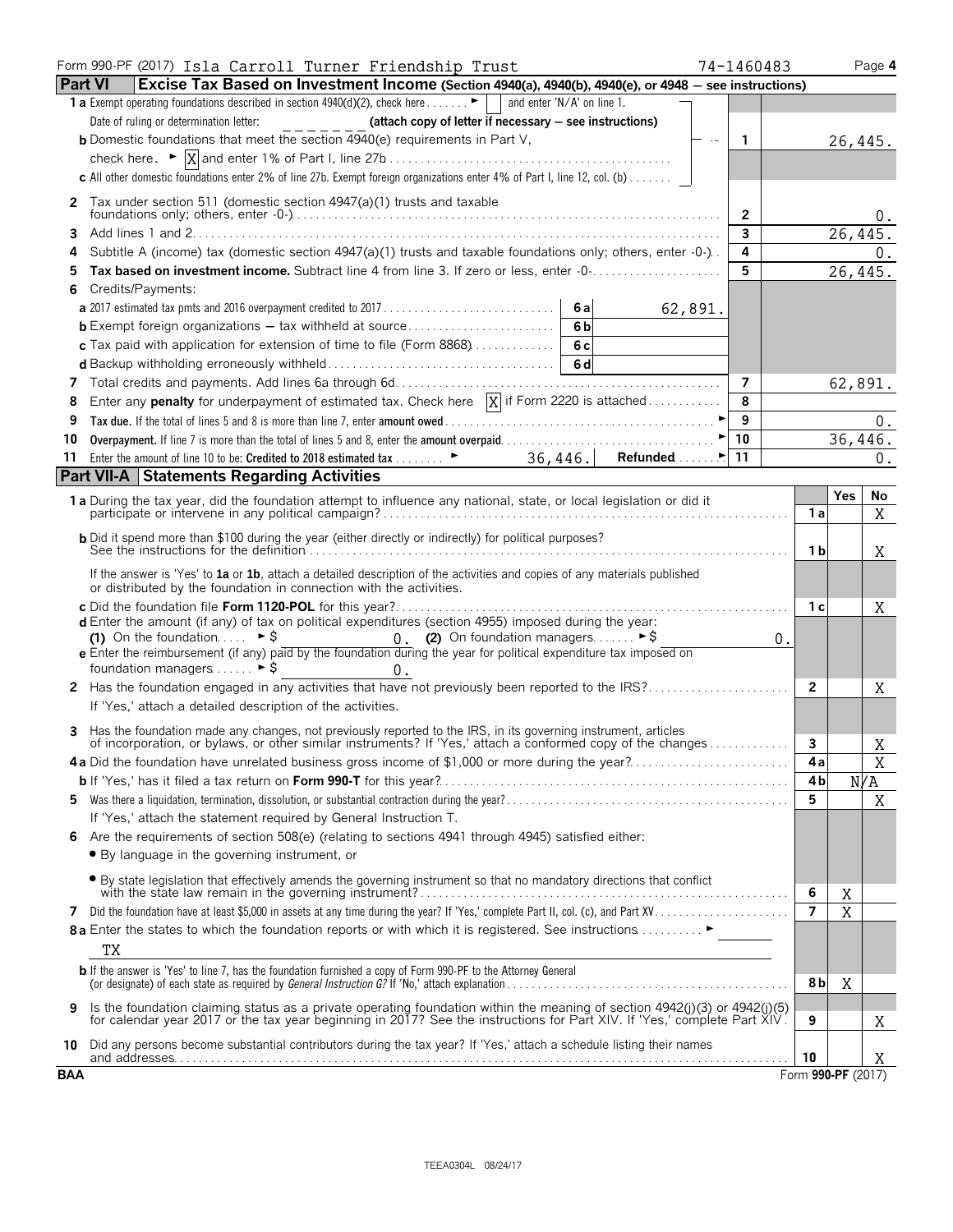| Form 990-PF (2017) Isla <u>Carroll Turner Friendship Trust</u><br>74-1460483                                                                                                                                                                                                                                                    |                |             | Page 5  |
|---------------------------------------------------------------------------------------------------------------------------------------------------------------------------------------------------------------------------------------------------------------------------------------------------------------------------------|----------------|-------------|---------|
| <b>Statements Regarding Activities (continued)</b><br>Part VII-A                                                                                                                                                                                                                                                                |                |             |         |
| 11 At any time during the year, did the foundation, directly or indirectly, own a controlled entity<br>within the meaning of section 512(b)(13)? If 'Yes,' attach schedule. See instructions                                                                                                                                    | 11             | <b>Yes</b>  | No<br>X |
| 12 Did the foundation make a distribution to a donor advised fund over which the foundation or a disqualified person had                                                                                                                                                                                                        | -12            |             | Χ       |
| 13 Did the foundation comply with the public inspection requirements for its annual returns and exemption application?   13                                                                                                                                                                                                     |                | $\mathbf X$ |         |
|                                                                                                                                                                                                                                                                                                                                 |                |             |         |
| 14 The books are in care of Pat Stilley<br>Telephone no. ► 713-237-1117                                                                                                                                                                                                                                                         |                |             |         |
| The books are in care of $\triangleright$ <u>Pat. Stilley</u><br>Located at $\triangleright$ 5850 San Felipe, Ste 125 Houston TX<br>$ZIP + 4$<br>77057                                                                                                                                                                          |                |             |         |
|                                                                                                                                                                                                                                                                                                                                 |                |             |         |
|                                                                                                                                                                                                                                                                                                                                 |                |             | 0.      |
| 16 At any time during calendar year 2017, did the foundation have an interest in or a signature or other authority over a                                                                                                                                                                                                       | 16             | <b>Yes</b>  | No<br>X |
| See the instructions for exceptions and filing requirements for FinCEN Form 114. If 'Yes,'<br>enter the name of the foreign country                                                                                                                                                                                             |                |             |         |
| Part VII-B   Statements Regarding Activities for Which Form 4720 May Be Required                                                                                                                                                                                                                                                |                |             |         |
| File Form 4720 if any item is checked in the 'Yes' column, unless an exception applies.                                                                                                                                                                                                                                         |                | <b>Yes</b>  | No      |
| 1 a During the year, did the foundation (either directly or indirectly):                                                                                                                                                                                                                                                        |                |             |         |
| (1) Engage in the sale or exchange, or leasing of property with a disqualified person?<br>X No<br><b>PYes</b>                                                                                                                                                                                                                   |                |             |         |
| (2) Borrow money from, lend money to, or otherwise extend credit to (or accept it from) a<br>X No<br> Yes                                                                                                                                                                                                                       |                |             |         |
| X No<br><b>P</b> Yes<br>(3) Furnish goods, services, or facilities to (or accept them from) a disqualified person?<br>(4) Pay compensation to, or pay or reimburse the expenses of, a disqualified person?<br>X Yes<br>  No                                                                                                     |                |             |         |
| (5) Transfer any income or assets to a disqualified person (or make any of either available<br> Yes<br>X No                                                                                                                                                                                                                     |                |             |         |
| (6) Agree to pay money or property to a government official? (Exception. Check 'No' if the foundation agreed to make a grant to or to employ the official for a period after termination                                                                                                                                        |                |             |         |
| of government service, if terminating within 90 days.)<br>X No<br><b>PYes</b>                                                                                                                                                                                                                                                   |                |             |         |
| <b>b</b> If any answer is 'Yes' to 1a(1)–(6), did <b>any</b> of the acts fail to qualify under the exceptions described in<br>Regulations section 53.4941(d)-3 or in a current notice regarding disaster assistance? See instructions                                                                                           | 1 b            |             | Χ       |
|                                                                                                                                                                                                                                                                                                                                 |                |             |         |
| c Did the foundation engage in a prior year in any of the acts described in 1a, other than excepted acts,                                                                                                                                                                                                                       | 1 <sub>c</sub> |             | Χ       |
| 2 Taxes on failure to distribute income (section 4942) (does not apply for years the foundation was a<br>private operating foundation defined in section $4942(i)(3)$ or $4942(i)(5)$ :                                                                                                                                         |                |             |         |
| a At the end of tax year 2017, did the foundation have any undistributed income (lines 6d<br>$\begin{array}{ c } \hline \texttt{Yes} & \texttt{X} \texttt{No} \end{array}$                                                                                                                                                      |                |             |         |
| 20 _ _ ,20 _ _ ,20 _ _ ,20 _ _<br>If 'Yes,' list the years $\blacktriangleright$                                                                                                                                                                                                                                                |                |             |         |
| <b>b</b> Are there any years listed in 2a for which the foundation is not applying the provisions of section 4942(a)(2)<br>(relating to incorrect valuation of assets) to the year's undistributed income? (If applying section 4942(a)(2) to                                                                                   | 2 <sub>b</sub> |             | N/A     |
| c If the provisions of section $4942(a)(2)$ are being applied to any of the years listed in 2a, list the years here.                                                                                                                                                                                                            |                |             |         |
| $\triangleright$ 20 _ _ , 20 _ _ , 20 _ _ , 20 _ _                                                                                                                                                                                                                                                                              |                |             |         |
| 3a Did the foundation hold more than a 2% direct or indirect interest in any business<br>  Yes  X No                                                                                                                                                                                                                            |                |             |         |
| b If 'Yes,' did it have excess business holdings in 2017 as a result of (1) any purchase by the foundation<br>or disqualified persons after May 26, 1969; (2) the lapse of the 5-year period (or longer period approved<br>by the Commissioner under section 4943(c)(7)) to dispose of holdings acquired by gift or bequest; or |                |             |         |
|                                                                                                                                                                                                                                                                                                                                 |                |             |         |
|                                                                                                                                                                                                                                                                                                                                 | 3b             |             | N/A     |
| 4a Did the foundation invest during the year any amount in a manner that would jeopardize its                                                                                                                                                                                                                                   |                |             |         |
|                                                                                                                                                                                                                                                                                                                                 | 4a             |             | Χ       |
| <b>b</b> Did the foundation make any investment in a prior year (but after December 31, 1969) that could                                                                                                                                                                                                                        |                |             |         |
| jeopardize its charitable purpose that had not been removed from jeopardy before the first day of<br>the tax year beginning in 2017?                                                                                                                                                                                            | 4b             |             | Χ       |
|                                                                                                                                                                                                                                                                                                                                 |                |             |         |

 $\overline{\phantom{a}}$ 

**BAA** Form **990-PF** (2017)

| '4-1460483 |  |
|------------|--|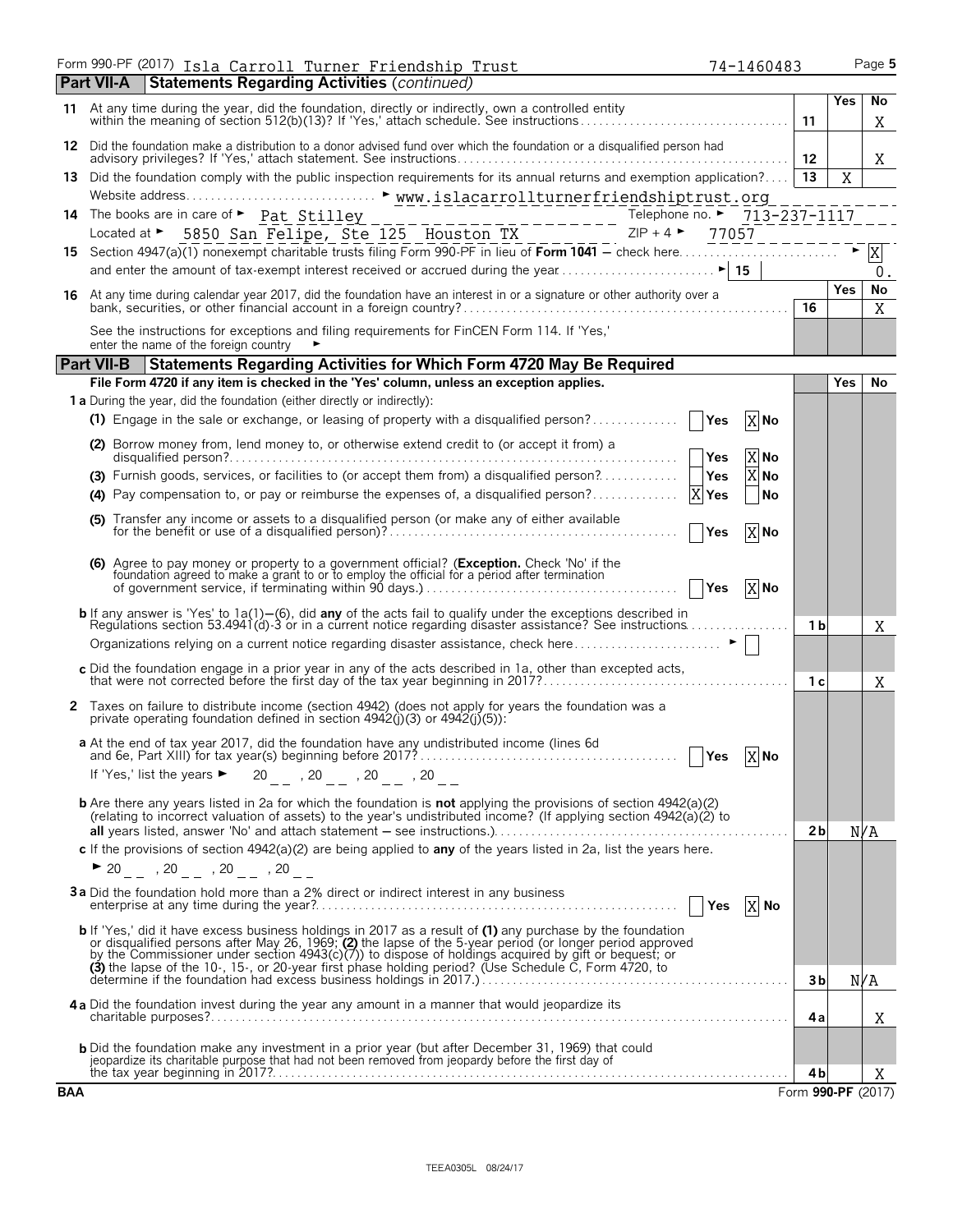| Form 990-PF (2017) Isla Carroll Turner Friendship Trust                                                                                                                                                              |     | 74-1460483 |                |     | Page 6 |
|----------------------------------------------------------------------------------------------------------------------------------------------------------------------------------------------------------------------|-----|------------|----------------|-----|--------|
| <b>Part VII-B Statements Regarding Activities for Which Form 4720 May Be Required (continued)</b>                                                                                                                    |     |            |                |     |        |
| 5 a During the year, did the foundation pay or incur any amount to:                                                                                                                                                  |     |            |                | Yes | No     |
|                                                                                                                                                                                                                      |     | $X$ No     |                |     |        |
| (2) Influence the outcome of any specific public election (see section 4955); or to carry                                                                                                                            |     | X No       |                |     |        |
|                                                                                                                                                                                                                      |     | X No       |                |     |        |
| (4) Provide a grant to an organization other than a charitable, etc., organization described                                                                                                                         |     | X No       |                |     |        |
| (5) Provide for any purpose other than religious, charitable, scientific, literary, or                                                                                                                               |     | X No       |                |     |        |
| <b>b</b> If any answer is 'Yes' to 5a(1)–(5), did <b>any</b> of the transactions fail to qualify under the exceptions described in Regulations section 53.4945 or in a current notice regarding disaster assistance? |     |            | 5 <sub>b</sub> | N/A |        |
|                                                                                                                                                                                                                      |     |            |                |     |        |
| If 'Yes,' attach the statement required by Regulations section 53.4945–5(d).                                                                                                                                         |     | No         |                |     |        |
| 6a Did the foundation, during the year, receive any funds, directly or indirectly, to pay premiums                                                                                                                   | Yes | X No       |                |     |        |
| <b>b</b> Did the foundation, during the year, pay premiums, directly or indirectly, on a personal benefit contract?                                                                                                  |     |            | 6 b            |     | X      |
| If 'Yes' to 6b, file Form 8870.                                                                                                                                                                                      |     |            |                |     |        |
| <b>7a</b> At any time during the tax year, was the foundation a party to a prohibited tax shelter transaction?    <b>Yes</b> $X$ <b>No</b>                                                                           |     |            |                |     |        |
| <b>b</b> If 'Yes,' did the foundation receive any proceeds or have any net income attributable to the transaction? $N/A$ .                                                                                           |     |            | <b>7b</b>      |     |        |
| Information About Officers, Directors, Trustees, Foundation Managers, Highly Paid Employees,<br><b>Part VIII</b><br>and Contractors                                                                                  |     |            |                |     |        |
| 1 List all officers, directors, trustees, and foundation managers and their compensation. See instructions.                                                                                                          |     |            |                |     |        |

| (a) Name and address                                                                                                                         | (b) Title, and average<br>hours per week<br>devoted to position | (c) Compensation<br>(If not paid,<br>$enter -0-$ | (d) Contributions to<br>employee benefit<br>plans and deferred<br>compensation | (e) Expense account,<br>other allowances |
|----------------------------------------------------------------------------------------------------------------------------------------------|-----------------------------------------------------------------|--------------------------------------------------|--------------------------------------------------------------------------------|------------------------------------------|
| See_Statement 8______________                                                                                                                |                                                                 |                                                  |                                                                                |                                          |
|                                                                                                                                              |                                                                 | 600.                                             | 0.                                                                             | $0$ .                                    |
| -----------------                                                                                                                            |                                                                 |                                                  |                                                                                |                                          |
|                                                                                                                                              |                                                                 |                                                  |                                                                                |                                          |
|                                                                                                                                              |                                                                 |                                                  |                                                                                |                                          |
|                                                                                                                                              |                                                                 |                                                  |                                                                                |                                          |
|                                                                                                                                              |                                                                 |                                                  |                                                                                |                                          |
|                                                                                                                                              |                                                                 |                                                  |                                                                                |                                          |
| Compensation of five highest-paid employees (other than those included on line 1 - see instructions). If none, enter 'NONE.'<br>$\mathbf{2}$ |                                                                 |                                                  |                                                                                |                                          |
| (a) Name and address of each employee<br>paid more than \$50,000                                                                             | (b) Title, and average<br>hours per week<br>devoted to position | (c) Compensation                                 | (d)Contributions to<br>employee benefit<br>plans and deferred<br>compensation  | (e) Expense account,<br>other allowances |
| None<br>_ _ _ _ _ _ _ _ _ _ _ _ _ _ _ _ _ _ _ _                                                                                              |                                                                 |                                                  |                                                                                |                                          |
| - - - - - - - - - - - - - - - - - -                                                                                                          |                                                                 |                                                  |                                                                                |                                          |
| $- - - - - - - - - -$<br>-----------------                                                                                                   |                                                                 |                                                  |                                                                                |                                          |
|                                                                                                                                              |                                                                 |                                                  |                                                                                |                                          |
|                                                                                                                                              |                                                                 |                                                  |                                                                                |                                          |
|                                                                                                                                              |                                                                 |                                                  | $\blacktriangleright$                                                          | 0                                        |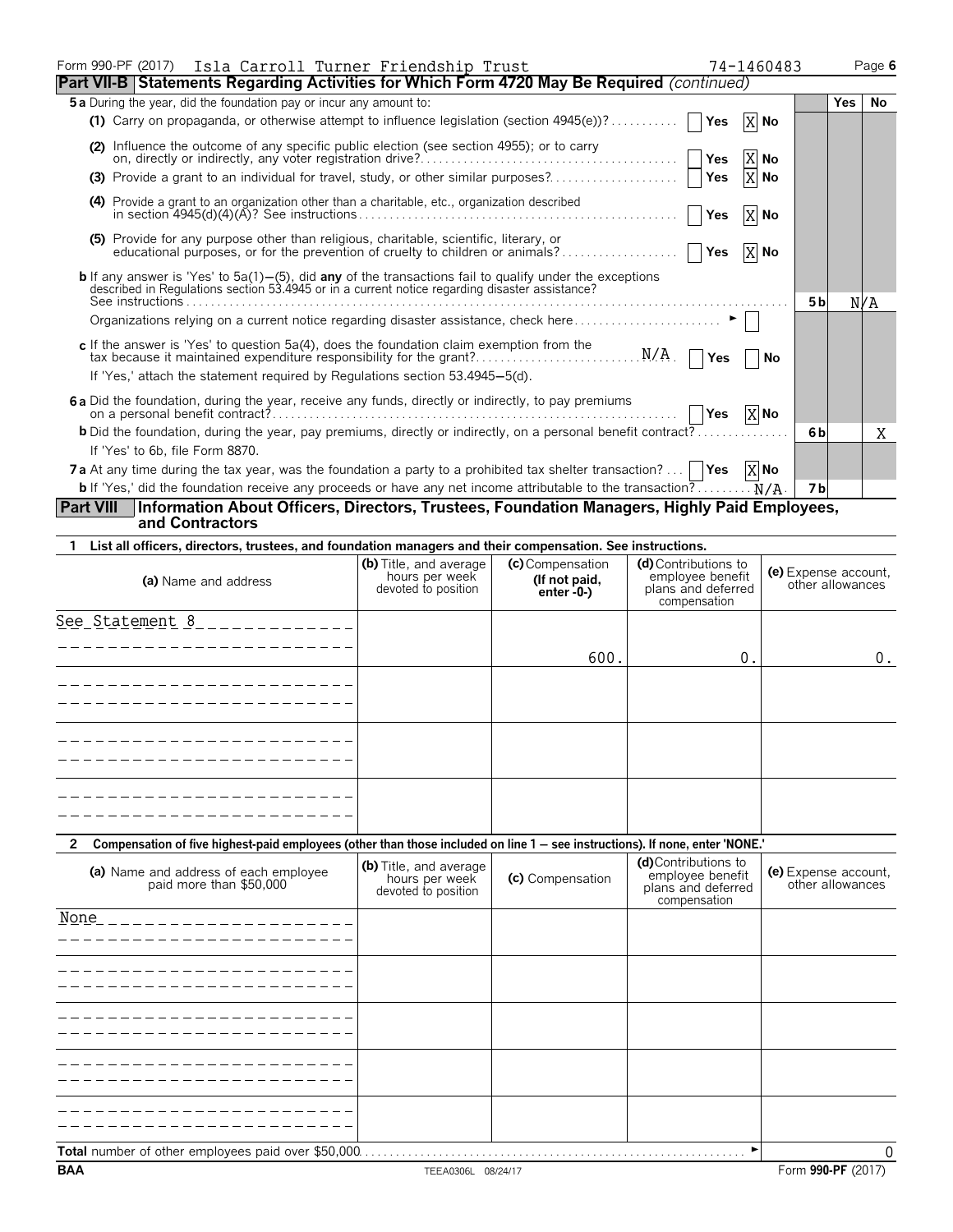**Part VIII Information About Officers, Directors, Trustees, Foundation Managers, Highly Paid Employees, and Contractors** *(continued)*

| 3 Five highest-paid independent contractors for professional services. See instructions. If none, enter 'NONE.' |                     |                  |  |  |
|-----------------------------------------------------------------------------------------------------------------|---------------------|------------------|--|--|
| (a) Name and address of each person paid more than \$50,000                                                     | (b) Type of service | (c) Compensation |  |  |
| None                                                                                                            |                     |                  |  |  |
|                                                                                                                 |                     |                  |  |  |
|                                                                                                                 |                     |                  |  |  |
|                                                                                                                 |                     |                  |  |  |
|                                                                                                                 |                     |                  |  |  |
|                                                                                                                 |                     |                  |  |  |
|                                                                                                                 |                     |                  |  |  |
|                                                                                                                 |                     |                  |  |  |
|                                                                                                                 |                     |                  |  |  |
|                                                                                                                 |                     |                  |  |  |
| Total number of others receiving over \$50,000 for professional services.                                       | ►                   | 0                |  |  |

## **Part IX-A Summary of Direct Charitable Activities**

| List the foundation's four largest direct charitable activities during the tax year. Include relevant statistical information such as the number of<br>organizations and other beneficiaries served, conferences convened, research papers produced, etc. | Expenses                              |  |
|-----------------------------------------------------------------------------------------------------------------------------------------------------------------------------------------------------------------------------------------------------------|---------------------------------------|--|
|                                                                                                                                                                                                                                                           | N/A<br>______________________________ |  |
|                                                                                                                                                                                                                                                           | -------------------                   |  |
| 3                                                                                                                                                                                                                                                         | ----------------                      |  |
| 4                                                                                                                                                                                                                                                         |                                       |  |

|  | <b>Part IX-B   Summary of Program-Related Investments (see instructions)</b> |  |
|--|------------------------------------------------------------------------------|--|
|--|------------------------------------------------------------------------------|--|

| Describe the two largest program-related investments made by the foundation during the tax year on lines 1 and 2.                                                  | Amount             |
|--------------------------------------------------------------------------------------------------------------------------------------------------------------------|--------------------|
| N/A<br><u> 1999 - Alexandr Alexandr Alexandr Alexandr Alexandr Alexandr Alexandr Alexandr Alexandr Alexandr Alexandr Alex</u><br>_________________________________ |                    |
|                                                                                                                                                                    |                    |
| All other program-related investments. See instructions.                                                                                                           |                    |
| 3                                                                                                                                                                  |                    |
|                                                                                                                                                                    |                    |
| <b>BAA</b>                                                                                                                                                         | Form 990-PF (2017) |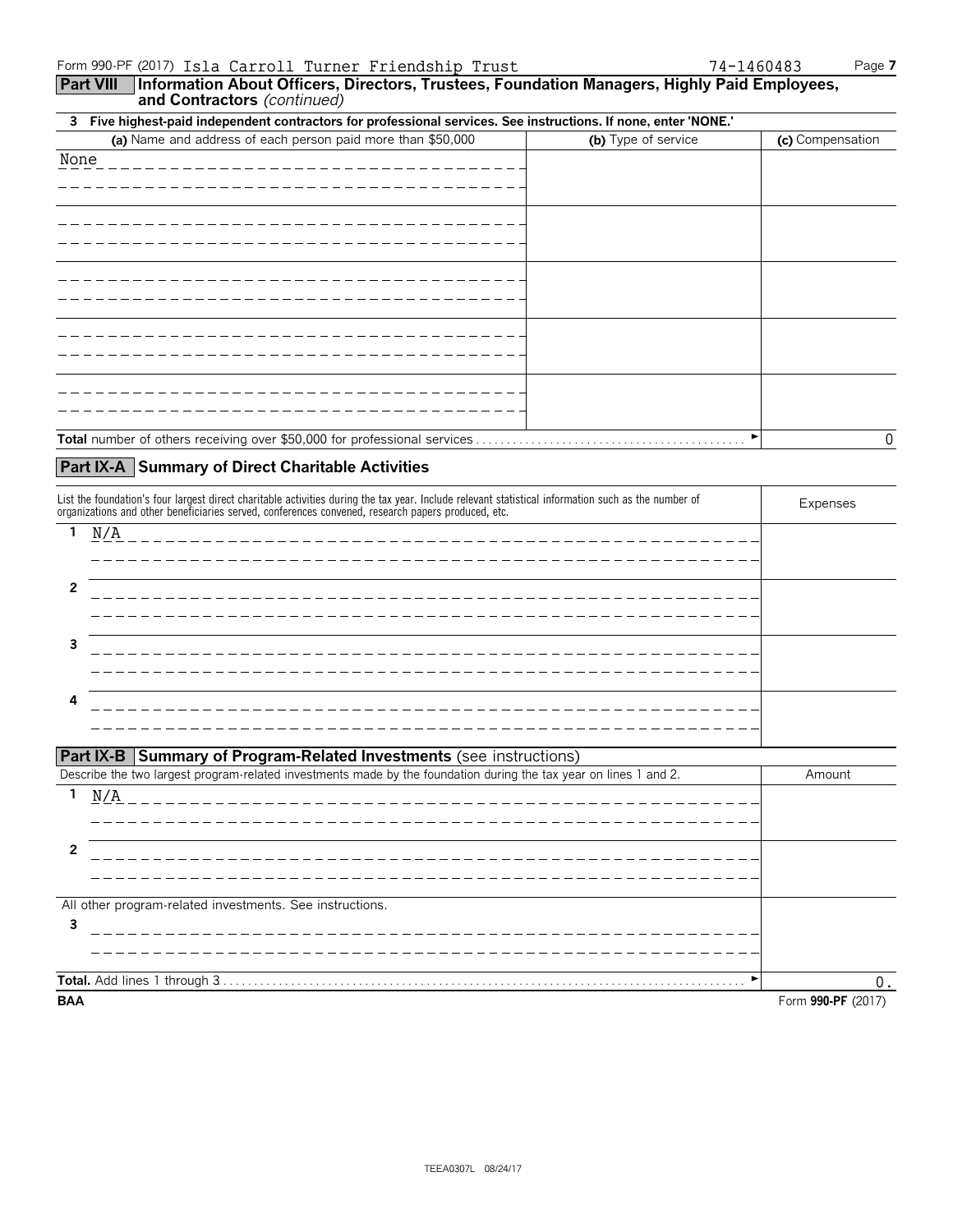### Form 990-PF (2017) Page **8** Isla Carroll Turner Friendship Trust 74-1460483

| 74-14604 |
|----------|
|          |

| <b>Part X</b>         | Minimum Investment Return (All domestic foundations must complete this part. Foreign foundations,<br>see instructions.)                                                                          |                         |               |
|-----------------------|--------------------------------------------------------------------------------------------------------------------------------------------------------------------------------------------------|-------------------------|---------------|
|                       |                                                                                                                                                                                                  |                         |               |
|                       |                                                                                                                                                                                                  | 1 a                     | 44, 561, 476. |
|                       |                                                                                                                                                                                                  | 1 <sub>b</sub>          | 405, 917.     |
|                       |                                                                                                                                                                                                  | 1 <sub>c</sub>          |               |
|                       |                                                                                                                                                                                                  | 1 <sub>d</sub>          | 44, 967, 393. |
|                       | e Reduction claimed for blockage or other factors reported on lines 1a and                                                                                                                       |                         |               |
|                       | 0.                                                                                                                                                                                               |                         |               |
| $\mathbf{2}^{\prime}$ |                                                                                                                                                                                                  | $\overline{2}$          |               |
| 3                     |                                                                                                                                                                                                  | $\overline{\mathbf{3}}$ | 44, 967, 393. |
| 4                     | Cash deemed held for charitable activities. Enter 1-1/2% of line 3                                                                                                                               | 4                       | 674,511.      |
| 5                     | Net value of noncharitable-use assets. Subtract line 4 from line 3. Enter here and on Part V, line 4                                                                                             | 5                       | 44, 292, 882. |
| 6                     |                                                                                                                                                                                                  | 6                       | 2, 214, 644.  |
|                       | <b>Part XI</b> Distributable Amount (see instructions) (Section 4942(j)(3) and (j)(5) private operating foundations                                                                              |                         |               |
|                       | and certain foreign organizations, check here $\blacktriangleright \Box$ and do not complete this part.)                                                                                         |                         |               |
| 1.                    |                                                                                                                                                                                                  | $\mathbf{1}$            | 2, 214, 644.  |
|                       | 26,445.                                                                                                                                                                                          |                         |               |
|                       | <b>b</b> Income tax for 2017. (This does not include the tax from Part VI.) $\ldots$ [2b]                                                                                                        |                         |               |
|                       |                                                                                                                                                                                                  | 2c                      | 26,445.       |
| 3                     |                                                                                                                                                                                                  | $\overline{\mathbf{3}}$ | 2,188,199.    |
| 4                     |                                                                                                                                                                                                  | 4                       |               |
| 5                     |                                                                                                                                                                                                  | 5                       | 2,188,199.    |
| 6                     |                                                                                                                                                                                                  | 6                       |               |
| 7                     | Distributable amount as adjusted. Subtract line 6 from line 5. Enter here and on Part XIII, line 1                                                                                               | $\overline{7}$          | 2,188,199.    |
|                       | <b>Part XII</b> Qualifying Distributions (see instructions)                                                                                                                                      |                         |               |
|                       |                                                                                                                                                                                                  |                         |               |
|                       | 1 Amounts paid (including administrative expenses) to accomplish charitable, etc., purposes:<br><b>a</b> Expenses, contributions, gifts, etc. – total from Part I, column (d), line 26           |                         |               |
|                       |                                                                                                                                                                                                  | 1 a                     | 2,756,361.    |
|                       |                                                                                                                                                                                                  | $\overline{1}$          |               |
|                       | 2 Amounts paid to acquire assets used (or held for use) directly in carrying out charitable, etc., purposes                                                                                      | $\overline{2}$          |               |
| 3                     | Amounts set aside for specific charitable projects that satisfy the:                                                                                                                             | 3a                      |               |
|                       |                                                                                                                                                                                                  | 3 <sub>b</sub>          |               |
| 4                     | Qualifying distributions. Add lines 1a through 3b. Enter here and on Part V, line 8; and Part XIII, line 4                                                                                       | 4                       | 2,756,361.    |
| 5                     | Foundations that qualify under section 4940(e) for the reduced rate of tax on net investment income.                                                                                             | 5                       | 26,445.       |
| 6                     |                                                                                                                                                                                                  | 6                       | 2,729,916.    |
|                       | Note: The amount on line 6 will be used in Part V, column (b), in subsequent years when calculating whether the foundation<br>qualifies for the section 4940(e) reduction of tax in those years. |                         |               |

**BAA** Form **990-PF** (2017)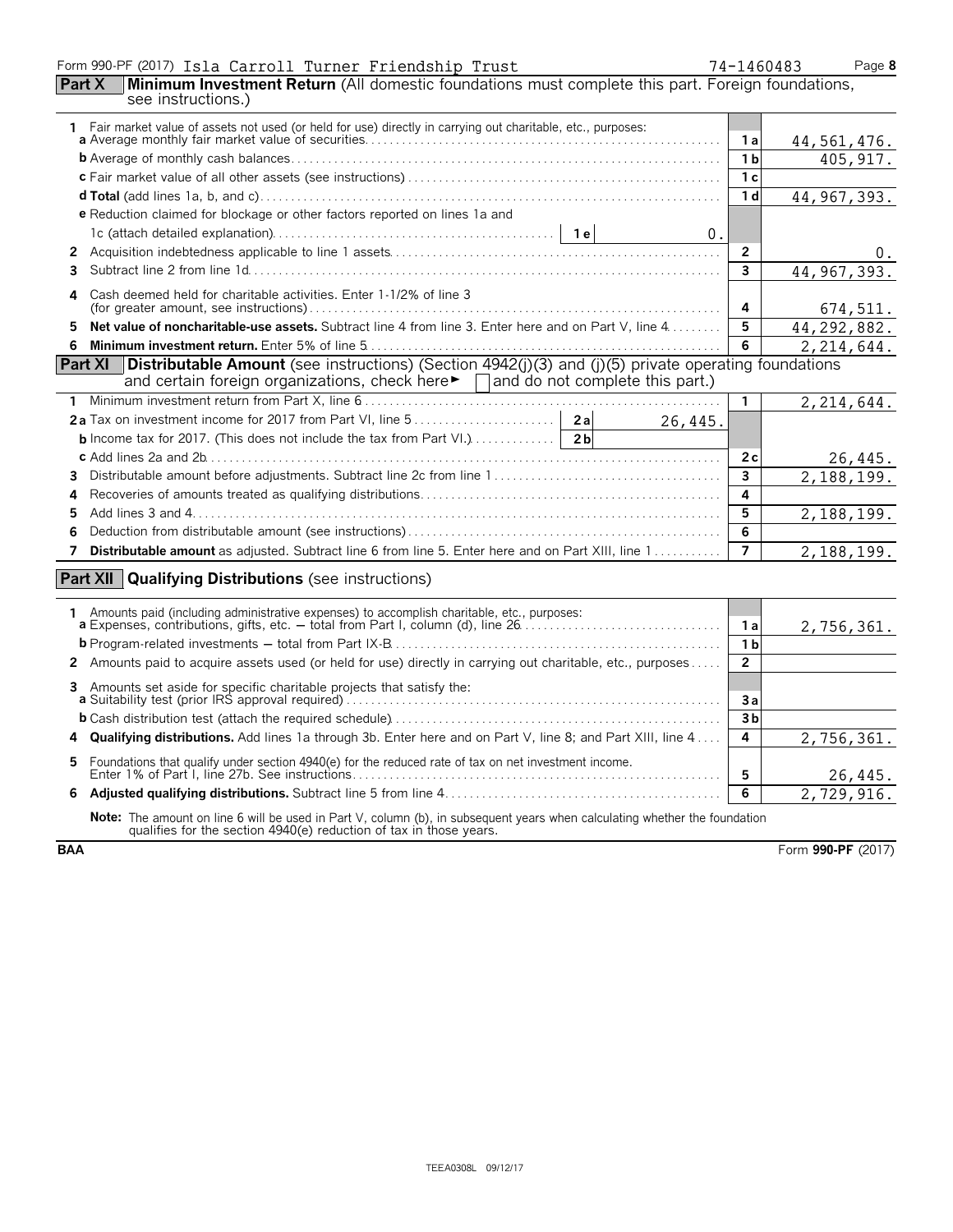┯

## **Part XIII Undistributed Income** (see instructions)

|                                                                                                      | (a)<br>Corpus | (b)<br>Years prior to 2016 | (c)<br>2016  | $\begin{array}{c} \text{(d)} \\ \text{2017} \end{array}$ |
|------------------------------------------------------------------------------------------------------|---------------|----------------------------|--------------|----------------------------------------------------------|
| 1 Distributable amount for 2017 from Part XI,                                                        |               |                            |              |                                                          |
| 2 Undistributed income, if any, as of the end of 2017:                                               |               |                            |              | 2, 188, 199.                                             |
| <b>a</b> Enter amount for 2016 only                                                                  |               |                            | 1,029,064.   |                                                          |
| <b>b</b> Total for prior years: $20$ , $20$ , $20$                                                   |               | 0.                         |              |                                                          |
| 3 Excess distributions carryover, if any, to 2017:                                                   |               |                            |              |                                                          |
|                                                                                                      |               |                            |              |                                                          |
|                                                                                                      |               |                            |              |                                                          |
| c From 2014 . $\ldots$ $\qquad \qquad$                                                               |               |                            |              |                                                          |
|                                                                                                      |               |                            |              |                                                          |
| e From 2016 1                                                                                        |               |                            |              |                                                          |
| f Total of lines 3a through e                                                                        | 0.            |                            |              |                                                          |
| 4 Qualifying distributions for 2017 from Part<br>XII, line 4: ► $\frac{1}{5}$                        |               |                            |              |                                                          |
| 2,756,361.<br>a Applied to 2016, but not more than line 2a                                           |               |                            |              |                                                          |
|                                                                                                      |               |                            | 1,029,064.   |                                                          |
| <b>b</b> Applied to undistributed income of prior years<br>$(Electron required - see instructions)$  |               | 0.                         |              |                                                          |
| c Treated as distributions out of corpus                                                             |               |                            |              |                                                          |
| (Election required $-$ see instructions)                                                             | 0.            |                            |              |                                                          |
| <b>d</b> Applied to 2017 distributable amount                                                        |               |                            |              | 1,727,297.                                               |
| <b>e</b> Remaining amount distributed out of corpus.                                                 | 0.            |                            |              |                                                          |
| <b>5</b> Excess distributions carryover applied to 2017.<br>(If an amount appears in column (d), the | 0.            |                            |              | $0$ .                                                    |
| same amount must be shown in column (a).)                                                            |               |                            |              |                                                          |
|                                                                                                      |               |                            |              |                                                          |
| 6<br>Enter the net total of each column as                                                           |               |                            |              |                                                          |
| indicated below:<br><b>a</b> Corpus. Add lines 3f, 4c, and 4e. Subtract line $5 \ldots \ldots$       | 0.            |                            |              |                                                          |
|                                                                                                      |               |                            |              |                                                          |
|                                                                                                      |               | 0.                         |              |                                                          |
| c Enter the amount of prior years' undistributed                                                     |               |                            |              |                                                          |
| income for which a notice of deficiency has<br>been issued, or on which the section 4942(a)          |               |                            |              |                                                          |
| $\text{tax}$ has been previously assessed $\ldots$                                                   |               | 0.                         |              |                                                          |
| <b>d</b> Subtract line 6c from line 6b. Taxable                                                      |               |                            |              |                                                          |
|                                                                                                      |               | 0.                         |              |                                                          |
| e Undistributed income for 2016. Subtract line 4a from                                               |               |                            |              |                                                          |
| line 2a. Taxable amount $-$ see instructions $\ldots \ldots \ldots$                                  |               |                            | $\mathbf{0}$ |                                                          |
| f Undistributed income for 2017. Subtract lines                                                      |               |                            |              |                                                          |
| 4d and 5 from line 1. This amount must be                                                            |               |                            |              | 460,902.                                                 |
| <b>7</b> Amounts treated as distributions out of                                                     |               |                            |              |                                                          |
| corpus to satisfy requirements imposed by                                                            |               |                            |              |                                                          |
| section 170(b)(1)(F) or 4942(g)(3) (Election<br>may be required $-$ see instructions)                | 0.            |                            |              |                                                          |
| Excess distributions carryover from 2012 not<br>8                                                    |               |                            |              |                                                          |
| applied on line 5 or line 7 (see instructions).                                                      | 0.            |                            |              |                                                          |
| <b>Excess distributions carryover to 2018.</b><br>9                                                  |               |                            |              |                                                          |
| Subtract lines 7 and 8 from line 6a                                                                  | 0.            |                            |              |                                                          |
| 10 Analysis of line 9:<br>$a$ Excess from 2013                                                       |               |                            |              |                                                          |
| <b>b</b> Excess from 2014                                                                            |               |                            |              |                                                          |
| <b>c</b> Excess from $2015$                                                                          |               |                            |              |                                                          |
| <b>d</b> Excess from $2016$                                                                          |               |                            |              |                                                          |
| e Excess from 2017.                                                                                  |               |                            |              |                                                          |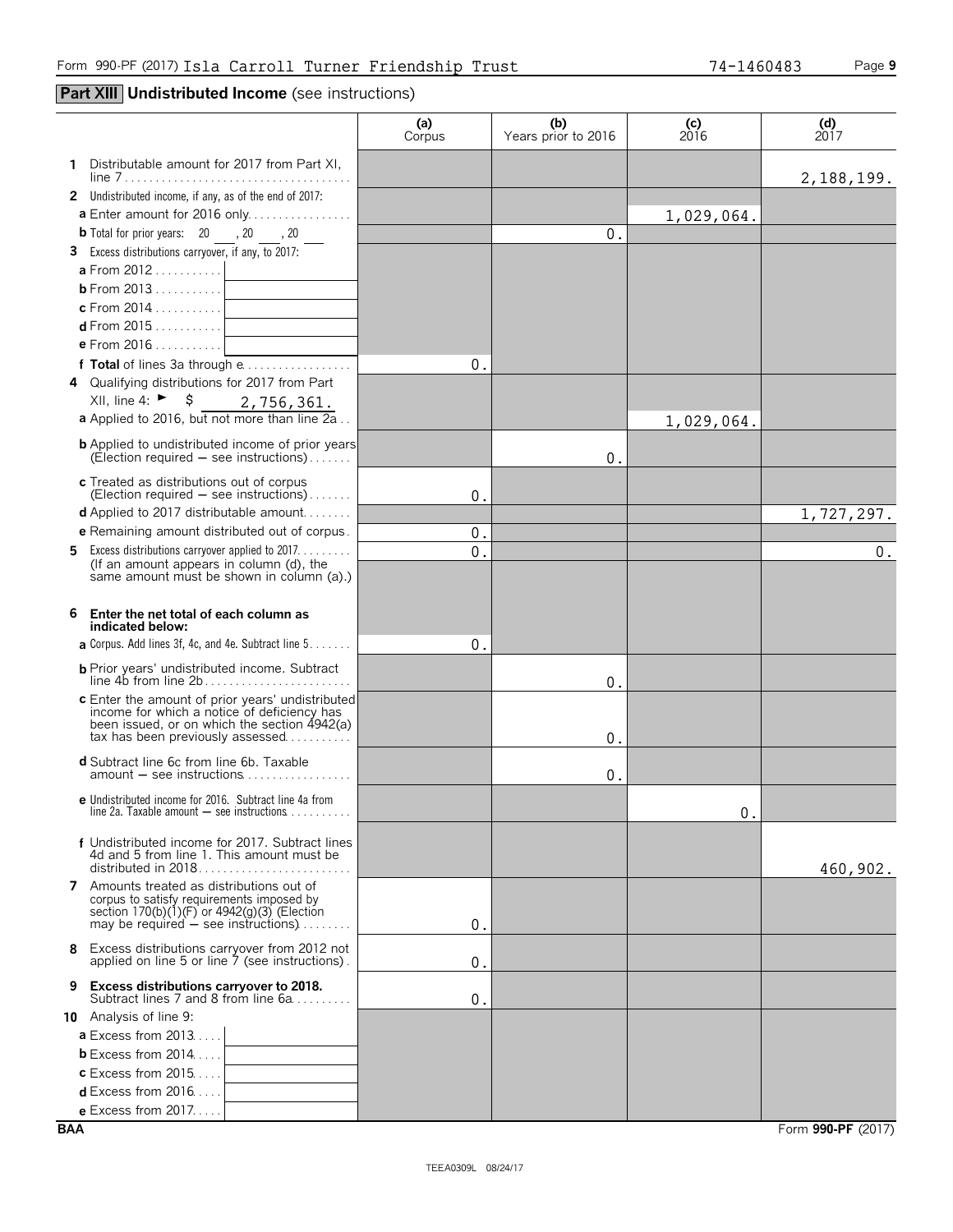| Form 990-PF (2017) Isla Carroll Turner Friendship Trust                                                                                                                                                                                           |            |            |               | 74-1460483    | Page 10    |
|---------------------------------------------------------------------------------------------------------------------------------------------------------------------------------------------------------------------------------------------------|------------|------------|---------------|---------------|------------|
| <b>Part XIV</b><br><b>Private Operating Foundations</b> (see instructions and Part VII-A, question 9)                                                                                                                                             |            |            |               |               | N/A        |
| 1 a If the foundation has received a ruling or determination letter that it is a private operating foundation, and the ruling                                                                                                                     |            |            |               |               |            |
| <b>b</b> Check box to indicate whether the foundation is a private operating foundation described in section                                                                                                                                      |            |            |               | 4942(j)(3) or | 4942(j)(5) |
| <b>2a</b> Enter the lesser of the adjusted net<br>income from Part I or the minimum                                                                                                                                                               | Tax year   |            | Prior 3 years |               | (e) Total  |
| investment return from Part X for                                                                                                                                                                                                                 | (a) $2017$ | (b) $2016$ | $(c)$ 2015    | $(d)$ 2014    |            |
| each year listed                                                                                                                                                                                                                                  |            |            |               |               |            |
| c Qualifying distributions from Part XII,                                                                                                                                                                                                         |            |            |               |               |            |
| line $4$ for each year listed $\ldots$                                                                                                                                                                                                            |            |            |               |               |            |
| <b>d</b> Amounts included in line 2c not used directly<br>for active conduct of exempt activities                                                                                                                                                 |            |            |               |               |            |
| e Qualifying distributions made directly<br>for active conduct of exempt activities.<br>Subtract line 2d from line $2c, \ldots, \ldots$                                                                                                           |            |            |               |               |            |
| Complete 3a, b, or c for the<br>alternative test relied upon:                                                                                                                                                                                     |            |            |               |               |            |
| <b>a</b> 'Assets' alternative test – enter:                                                                                                                                                                                                       |            |            |               |               |            |
|                                                                                                                                                                                                                                                   |            |            |               |               |            |
| (2) Value of assets qualifying under<br>section $4942(j)(3)(B)(i)$                                                                                                                                                                                |            |            |               |               |            |
| <b>b</b> 'Endowment' alternative test $-$ enter 2/3 of<br>minimum investment return shown in Part X,                                                                                                                                              |            |            |               |               |            |
| $c$ 'Support' alternative test $-$ enter:                                                                                                                                                                                                         |            |            |               |               |            |
| (1) Total support other than gross<br>investment income (interest,<br>dividends, rents, payments<br>on securities loans (section<br>$512(a)(5)$ , or royalties)                                                                                   |            |            |               |               |            |
| (2) Support from general public and 5 or<br>more exempt organizations as provided<br>in section $4942(i)(3)(B)(iii)$                                                                                                                              |            |            |               |               |            |
| (3) Largest amount of support from<br>an exempt organization                                                                                                                                                                                      |            |            |               |               |            |
| (4) Gross investment income                                                                                                                                                                                                                       |            |            |               |               |            |
| Part XV Supplementary Information (Complete this part only if the foundation had \$5,000 or more in<br>assets at any time during the year - see instructions.)                                                                                    |            |            |               |               |            |
| <b>Information Regarding Foundation Managers:</b><br>1                                                                                                                                                                                            |            |            |               |               |            |
| a List any managers of the foundation who have contributed more than 2% of the total contributions received by the foundation before the<br>close of any tax year (but only if they have contributed more than \$5,000). (See section 507(d)(2).) |            |            |               |               |            |
| None                                                                                                                                                                                                                                              |            |            |               |               |            |
| <b>b</b> List any managers of the foundation who own 10% or more of the stock of a corporation (or an equally large portion of the ownership of                                                                                                   |            |            |               |               |            |
| a partnership or other entity) of which the foundation has a 10% or greater interest.<br>None                                                                                                                                                     |            |            |               |               |            |
|                                                                                                                                                                                                                                                   |            |            |               |               |            |
| Information Regarding Contribution, Grant, Gift, Loan, Scholarship, etc., Programs:<br>Check here $\blacktriangleright$   if the foundation only makes contributions to preselected charitable organizations and does not accept unsolicited      |            |            |               |               |            |
| requests for funds. If the foundation makes gifts, grants, etc. to individuals or organizations under other conditions, complete items<br>2a, b, c, and d. See instructions.                                                                      |            |            |               |               |            |
| a The name, address, and telephone number or email address of the person to whom applications should be addressed:                                                                                                                                |            |            |               |               |            |
| See Statement 9                                                                                                                                                                                                                                   |            |            |               |               |            |
| <b>b</b> The form in which applications should be submitted and information and materials they should include:                                                                                                                                    |            |            |               |               |            |
| See Statement for Line 2a                                                                                                                                                                                                                         |            |            |               |               |            |

# **c** Any submission deadlines:

See Statement for Line 2a

**d** Any restrictions or limitations on awards, such as by geographical areas, charitable fields, kinds of institutions, or other factors:

See Statement for Line 2a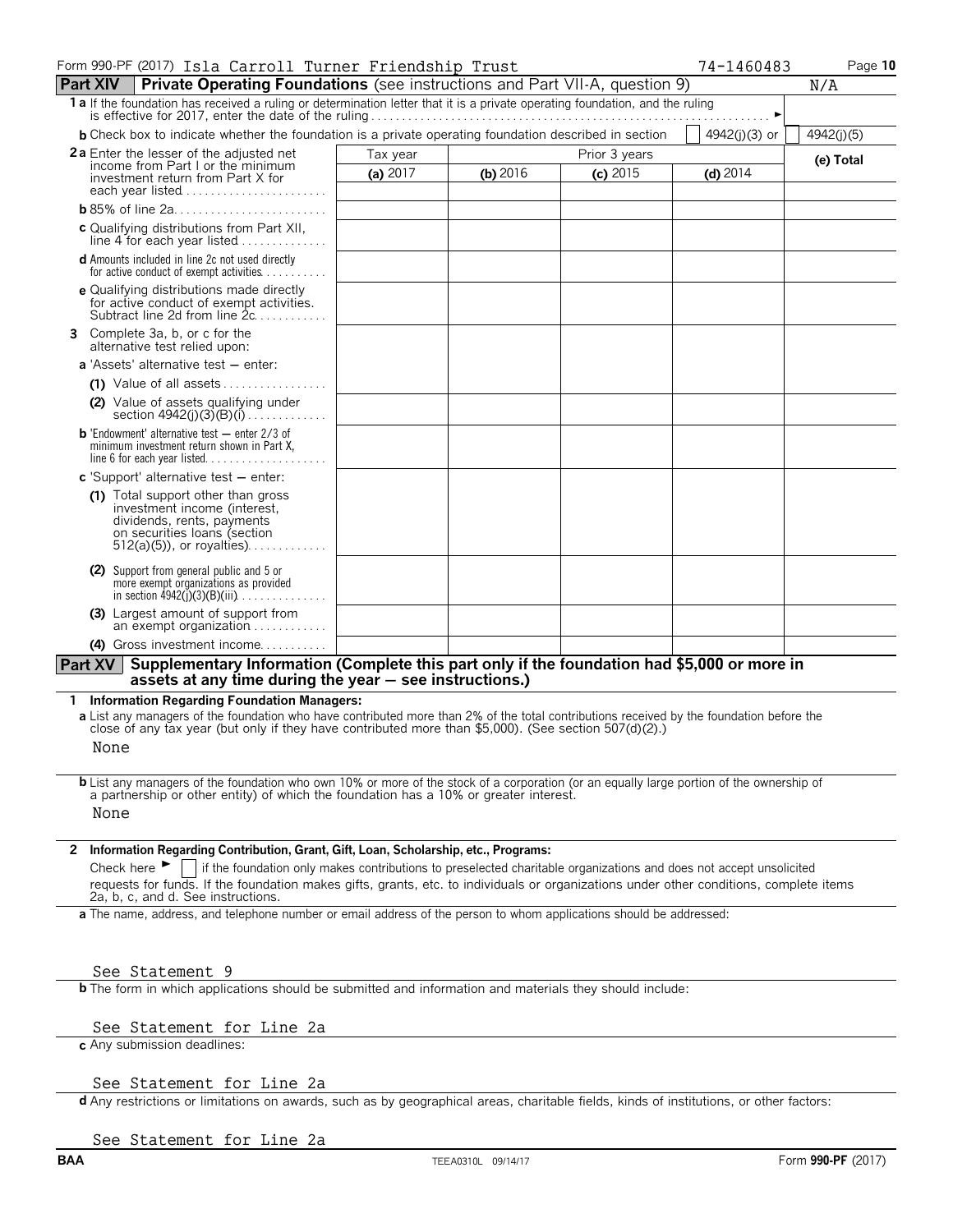| 3 Grants and Contributions Paid During the Year or Approved for Future Payment |                                                                                                                    |                                      |                                     |            |  |  |  |
|--------------------------------------------------------------------------------|--------------------------------------------------------------------------------------------------------------------|--------------------------------------|-------------------------------------|------------|--|--|--|
| Recipient                                                                      | If recipient is an individual,<br>show any relationship to<br>any foundation manager<br>or substantial contributor | Foundation<br>status of<br>recipient | Purpose of grant or<br>contribution | Amount     |  |  |  |
| Name and address (home or business)                                            |                                                                                                                    |                                      |                                     |            |  |  |  |
| a Paid during the year<br>See Statement 10                                     |                                                                                                                    |                                      |                                     |            |  |  |  |
|                                                                                |                                                                                                                    |                                      |                                     |            |  |  |  |
|                                                                                |                                                                                                                    |                                      |                                     |            |  |  |  |
|                                                                                |                                                                                                                    |                                      |                                     |            |  |  |  |
|                                                                                |                                                                                                                    |                                      |                                     |            |  |  |  |
|                                                                                |                                                                                                                    |                                      |                                     |            |  |  |  |
| Total                                                                          |                                                                                                                    |                                      | $\blacktriangleright$ 3a            |            |  |  |  |
| .<br><b>b</b> Approved for future payment                                      | .                                                                                                                  |                                      |                                     | 2,595,500. |  |  |  |
|                                                                                |                                                                                                                    |                                      |                                     |            |  |  |  |
|                                                                                |                                                                                                                    |                                      | $-3b$                               |            |  |  |  |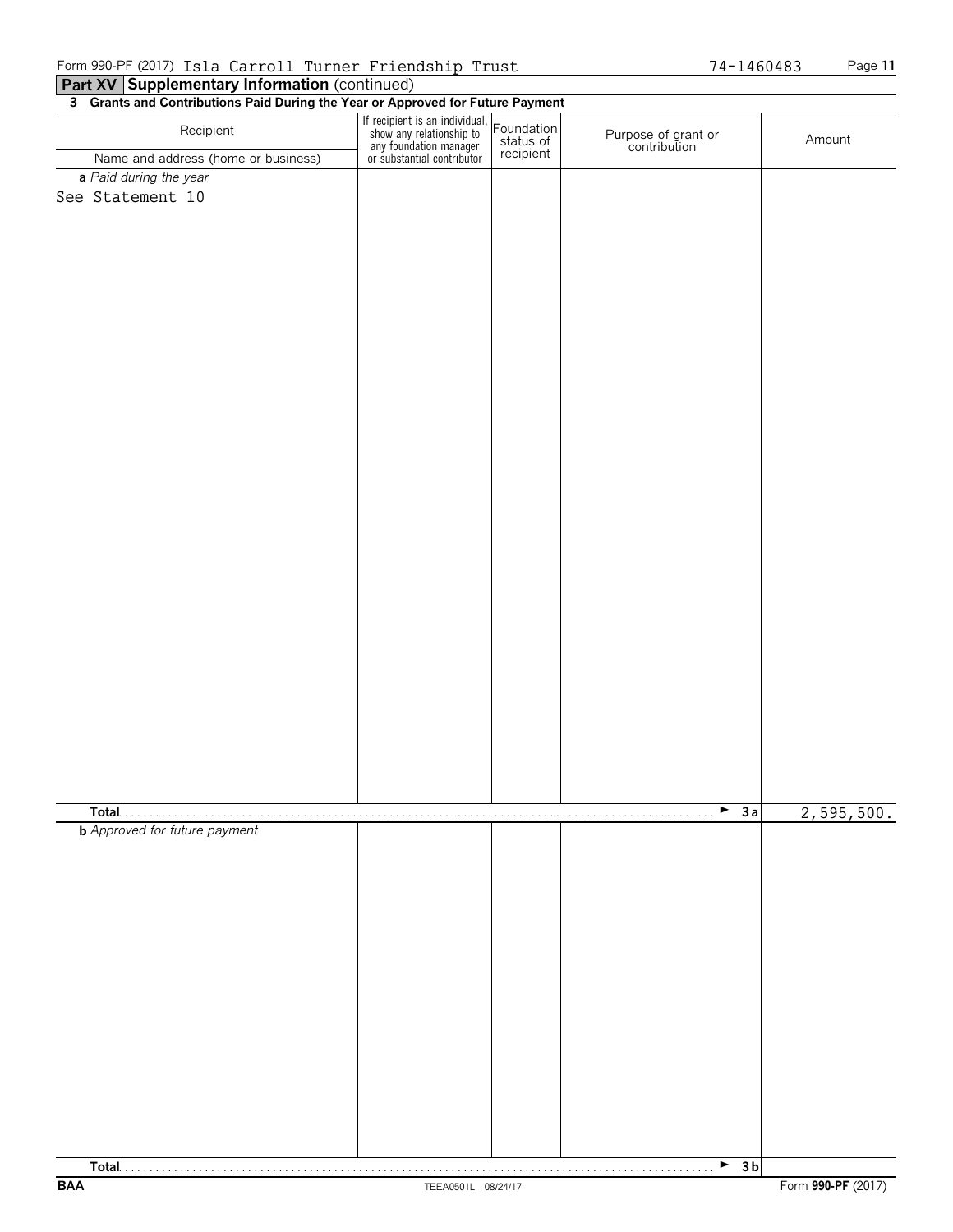| Form 990-PF (2017) | Isla (<br>Carroll | Turner Friendship | Trust | $-1460483$<br>$7A -$ | Page 12 |
|--------------------|-------------------|-------------------|-------|----------------------|---------|

|               | <b>Part XVI-A</b> Analysis of Income-Producing Activities                                                                                                                                                                     |                                |                                              |                       |                                      |                                                                    |
|---------------|-------------------------------------------------------------------------------------------------------------------------------------------------------------------------------------------------------------------------------|--------------------------------|----------------------------------------------|-----------------------|--------------------------------------|--------------------------------------------------------------------|
|               | Enter gross amounts unless otherwise indicated.                                                                                                                                                                               |                                | Unrelated business income                    |                       | Excluded by section 512, 513, or 514 |                                                                    |
|               |                                                                                                                                                                                                                               | (a)<br><b>Business</b><br>code | (b)<br>Amount                                | (c)<br>Exclu-<br>sion | (d)<br>Amount                        | (e)<br>Related or exempt<br>function income<br>(See instructions.) |
| 1.            | Program service revenue:                                                                                                                                                                                                      |                                |                                              | code                  |                                      |                                                                    |
| а             |                                                                                                                                                                                                                               |                                |                                              |                       |                                      |                                                                    |
| b             |                                                                                                                                                                                                                               |                                |                                              |                       |                                      |                                                                    |
| с             |                                                                                                                                                                                                                               |                                |                                              |                       |                                      |                                                                    |
| d             |                                                                                                                                                                                                                               |                                |                                              |                       |                                      |                                                                    |
| е             |                                                                                                                                                                                                                               |                                |                                              |                       |                                      |                                                                    |
|               |                                                                                                                                                                                                                               |                                |                                              |                       |                                      |                                                                    |
|               | g Fees and contracts from government agencies                                                                                                                                                                                 |                                |                                              |                       |                                      |                                                                    |
| 2             | Membership dues and assessments                                                                                                                                                                                               |                                |                                              |                       |                                      |                                                                    |
| 3             | Interest on savings and temporary cash investments                                                                                                                                                                            |                                |                                              | 14                    | 144.                                 |                                                                    |
| 4             | Dividends and interest from securities                                                                                                                                                                                        |                                |                                              | 14                    | 1,673,671.                           |                                                                    |
| 5             | Net rental income or (loss) from real estate:                                                                                                                                                                                 |                                |                                              |                       |                                      |                                                                    |
|               | a Debt-financed property                                                                                                                                                                                                      |                                |                                              |                       |                                      |                                                                    |
|               | <b>b</b> Not debt-financed property                                                                                                                                                                                           |                                |                                              |                       |                                      |                                                                    |
| 6             | Net rental income or (loss) from personal property                                                                                                                                                                            |                                |                                              |                       |                                      |                                                                    |
| 7             | Other investment income                                                                                                                                                                                                       |                                |                                              |                       |                                      |                                                                    |
| 8             | Gain or (loss) from sales of assets other than inventory                                                                                                                                                                      |                                |                                              | 18                    | 1,034,990.                           |                                                                    |
| 9             | Net income or (loss) from special events                                                                                                                                                                                      |                                |                                              |                       |                                      |                                                                    |
| 10            | Gross profit or (loss) from sales of inventory                                                                                                                                                                                |                                |                                              |                       |                                      |                                                                    |
| 11            | Other revenue:                                                                                                                                                                                                                |                                |                                              |                       |                                      |                                                                    |
| а             |                                                                                                                                                                                                                               |                                |                                              |                       |                                      |                                                                    |
| b             |                                                                                                                                                                                                                               |                                |                                              |                       |                                      |                                                                    |
| С             |                                                                                                                                                                                                                               |                                |                                              |                       |                                      |                                                                    |
| d             |                                                                                                                                                                                                                               |                                |                                              |                       |                                      |                                                                    |
| е             |                                                                                                                                                                                                                               |                                |                                              |                       |                                      |                                                                    |
| 12            | Subtotal. Add columns (b), (d), and (e)                                                                                                                                                                                       |                                | <u> 1989 - John Barn Barn, mars ar breis</u> |                       | 2,708,805.                           |                                                                    |
|               |                                                                                                                                                                                                                               |                                |                                              |                       |                                      |                                                                    |
| 13            |                                                                                                                                                                                                                               |                                |                                              |                       | 13                                   |                                                                    |
|               |                                                                                                                                                                                                                               |                                |                                              |                       |                                      | 2,708,805.                                                         |
|               | (See worksheet in line 13 instructions to verify calculations.)                                                                                                                                                               |                                |                                              |                       |                                      |                                                                    |
|               | Part XVI-B   Relationship of Activities to the Accomplishment of Exempt Purposes                                                                                                                                              |                                |                                              |                       |                                      |                                                                    |
| Line No.<br>▼ | Explain below how each activity for which income is reported in column (e) of Part XVI-A contributed importantly to the accomplishment of the foundation's exempt purposes (other than by providing funds for such purposes). |                                |                                              |                       |                                      |                                                                    |
|               |                                                                                                                                                                                                                               |                                |                                              |                       |                                      |                                                                    |
| N/A           |                                                                                                                                                                                                                               |                                |                                              |                       |                                      |                                                                    |
|               |                                                                                                                                                                                                                               |                                |                                              |                       |                                      |                                                                    |
|               |                                                                                                                                                                                                                               |                                |                                              |                       |                                      |                                                                    |
|               |                                                                                                                                                                                                                               |                                |                                              |                       |                                      |                                                                    |
|               |                                                                                                                                                                                                                               |                                |                                              |                       |                                      |                                                                    |
|               |                                                                                                                                                                                                                               |                                |                                              |                       |                                      |                                                                    |
|               |                                                                                                                                                                                                                               |                                |                                              |                       |                                      |                                                                    |
|               |                                                                                                                                                                                                                               |                                |                                              |                       |                                      |                                                                    |
|               |                                                                                                                                                                                                                               |                                |                                              |                       |                                      |                                                                    |
|               |                                                                                                                                                                                                                               |                                |                                              |                       |                                      |                                                                    |
|               |                                                                                                                                                                                                                               |                                |                                              |                       |                                      |                                                                    |
|               |                                                                                                                                                                                                                               |                                |                                              |                       |                                      |                                                                    |
|               |                                                                                                                                                                                                                               |                                |                                              |                       |                                      |                                                                    |
|               |                                                                                                                                                                                                                               |                                |                                              |                       |                                      |                                                                    |
|               |                                                                                                                                                                                                                               |                                |                                              |                       |                                      |                                                                    |
|               |                                                                                                                                                                                                                               |                                |                                              |                       |                                      |                                                                    |
|               |                                                                                                                                                                                                                               |                                |                                              |                       |                                      |                                                                    |
|               |                                                                                                                                                                                                                               |                                |                                              |                       |                                      |                                                                    |
|               |                                                                                                                                                                                                                               |                                |                                              |                       |                                      |                                                                    |
|               |                                                                                                                                                                                                                               |                                |                                              |                       |                                      |                                                                    |
|               |                                                                                                                                                                                                                               |                                |                                              |                       |                                      |                                                                    |
|               |                                                                                                                                                                                                                               |                                |                                              |                       |                                      |                                                                    |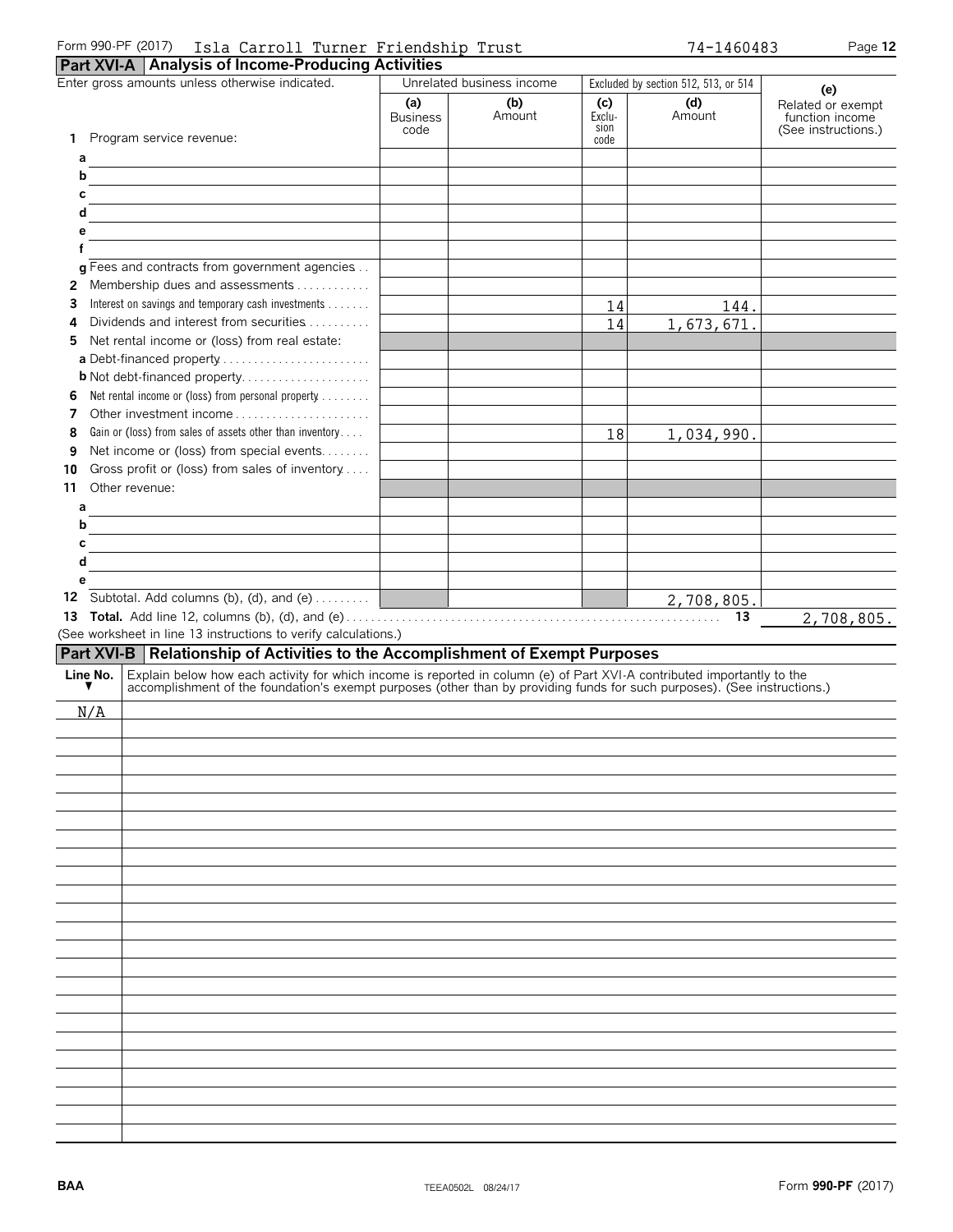### Form 990-PF (2017) Page **13** Isla Carroll Turner Friendship Trust 74-1460483

### **Part XVII Information Regarding Transfers to and Transactions and Relationships With Noncharitable Exempt Organizations**

|                                                                                                                                                                                                                                                        |                    | Yes | No. |
|--------------------------------------------------------------------------------------------------------------------------------------------------------------------------------------------------------------------------------------------------------|--------------------|-----|-----|
| Did the organization directly or indirectly engage in any of the following with any other organization described in section 501(c) of the Code (other than section 501(c)(3) organizations) or in section 527,<br>relating to political organizations? |                    |     |     |
| <b>a</b> Transfers from the reporting foundation to a noncharitable exempt organization of:                                                                                                                                                            |                    |     |     |
|                                                                                                                                                                                                                                                        | 1 a (1)            |     | A   |
|                                                                                                                                                                                                                                                        | 1a(2)              |     | X   |
| <b>b</b> Other transactions:                                                                                                                                                                                                                           |                    |     |     |
|                                                                                                                                                                                                                                                        | 1 b(1)             |     | A   |
| (2)                                                                                                                                                                                                                                                    | 1 b(2)             |     | X   |
|                                                                                                                                                                                                                                                        | 1 b (3)            |     | X   |
|                                                                                                                                                                                                                                                        | 1 b(4)             |     | A   |
| (5)                                                                                                                                                                                                                                                    | 1 <sub>b</sub> (5) |     |     |
|                                                                                                                                                                                                                                                        | 1 b(6)             |     | X   |
| <b>c</b> Sharing of facilities, equipment, mailing lists, other assets, or paid employees                                                                                                                                                              | 1 с                |     | A   |

d If the answer to any of the above is 'Yes,' complete the following schedule. Column (b) should always show the fair market value of<br>the goods, other assets, or services given by the reporting foundation. If the foundatio

| (a) Line no.    | (b) Amount involved                                 |                          | (c) Name of noncharitable exempt organization                                                                                                                                    |       |        |                                 | (d) Description of transfers, transactions, and sharing arrangements |
|-----------------|-----------------------------------------------------|--------------------------|----------------------------------------------------------------------------------------------------------------------------------------------------------------------------------|-------|--------|---------------------------------|----------------------------------------------------------------------|
| N/A             |                                                     |                          |                                                                                                                                                                                  |       |        |                                 |                                                                      |
|                 |                                                     |                          |                                                                                                                                                                                  |       |        |                                 |                                                                      |
|                 |                                                     |                          |                                                                                                                                                                                  |       |        |                                 |                                                                      |
|                 |                                                     |                          |                                                                                                                                                                                  |       |        |                                 |                                                                      |
|                 |                                                     |                          |                                                                                                                                                                                  |       |        |                                 |                                                                      |
|                 |                                                     |                          |                                                                                                                                                                                  |       |        |                                 |                                                                      |
|                 |                                                     |                          |                                                                                                                                                                                  |       |        |                                 |                                                                      |
|                 |                                                     |                          |                                                                                                                                                                                  |       |        |                                 |                                                                      |
|                 |                                                     |                          |                                                                                                                                                                                  |       |        |                                 |                                                                      |
|                 |                                                     |                          |                                                                                                                                                                                  |       |        |                                 |                                                                      |
|                 |                                                     |                          |                                                                                                                                                                                  |       |        |                                 |                                                                      |
|                 |                                                     |                          |                                                                                                                                                                                  |       |        |                                 |                                                                      |
|                 |                                                     |                          |                                                                                                                                                                                  |       |        |                                 |                                                                      |
|                 |                                                     |                          |                                                                                                                                                                                  |       |        |                                 |                                                                      |
|                 |                                                     |                          |                                                                                                                                                                                  |       |        |                                 |                                                                      |
|                 | <b>b</b> If 'Yes,' complete the following schedule. |                          | 2a Is the foundation directly or indirectly affiliated with, or related to, one or more tax-exempt organizations                                                                 |       |        |                                 | X No<br>Yes                                                          |
|                 | (a) Name of organization                            |                          | (b) Type of organization                                                                                                                                                         |       |        | (c) Description of relationship |                                                                      |
| N/A             |                                                     |                          |                                                                                                                                                                                  |       |        |                                 |                                                                      |
|                 |                                                     |                          |                                                                                                                                                                                  |       |        |                                 |                                                                      |
|                 |                                                     |                          |                                                                                                                                                                                  |       |        |                                 |                                                                      |
|                 |                                                     |                          |                                                                                                                                                                                  |       |        |                                 |                                                                      |
|                 |                                                     |                          | Under penalties of perjury, I declare that I have examined this return, including accompanying schedules and statements, and to the best of my knowledge and belief, it is true, |       |        |                                 |                                                                      |
|                 |                                                     |                          | correct, and complete. Declaration of preparer (other than taxpayer) is based on all information of which preparer has any knowledge.                                            |       |        |                                 |                                                                      |
| Sign            |                                                     |                          |                                                                                                                                                                                  |       |        |                                 | May the IRS discuss<br>this return with the                          |
| Here            | $\blacktriangleright$ File Copy                     |                          |                                                                                                                                                                                  |       |        | Executive Director              | preparer shown below?<br>See instructions.                           |
|                 | Signature of officer or trustee                     |                          | Date                                                                                                                                                                             | Title |        |                                 | X Yes<br>No                                                          |
|                 | Print/Type preparer's name                          |                          | Preparer's signature                                                                                                                                                             | Date  |        | $X$ <sub>if</sub><br>Check      | PTIN                                                                 |
| Paid            | Jody Blazek                                         |                          | Jody Blazek                                                                                                                                                                      |       | 5/4/18 | self-employed                   | P00072674                                                            |
| Preparer        | Firm's name                                         | Blazek & Vetterling      |                                                                                                                                                                                  |       |        | Firm's EIN 76-0269860           |                                                                      |
| <b>Use Only</b> | Firm's address                                      | 2900 Weslayan, Suite 200 |                                                                                                                                                                                  |       |        |                                 |                                                                      |
|                 |                                                     | Houston, TX 77027-5132   |                                                                                                                                                                                  |       |        | Phone no.                       | $(713)$ 439-5739                                                     |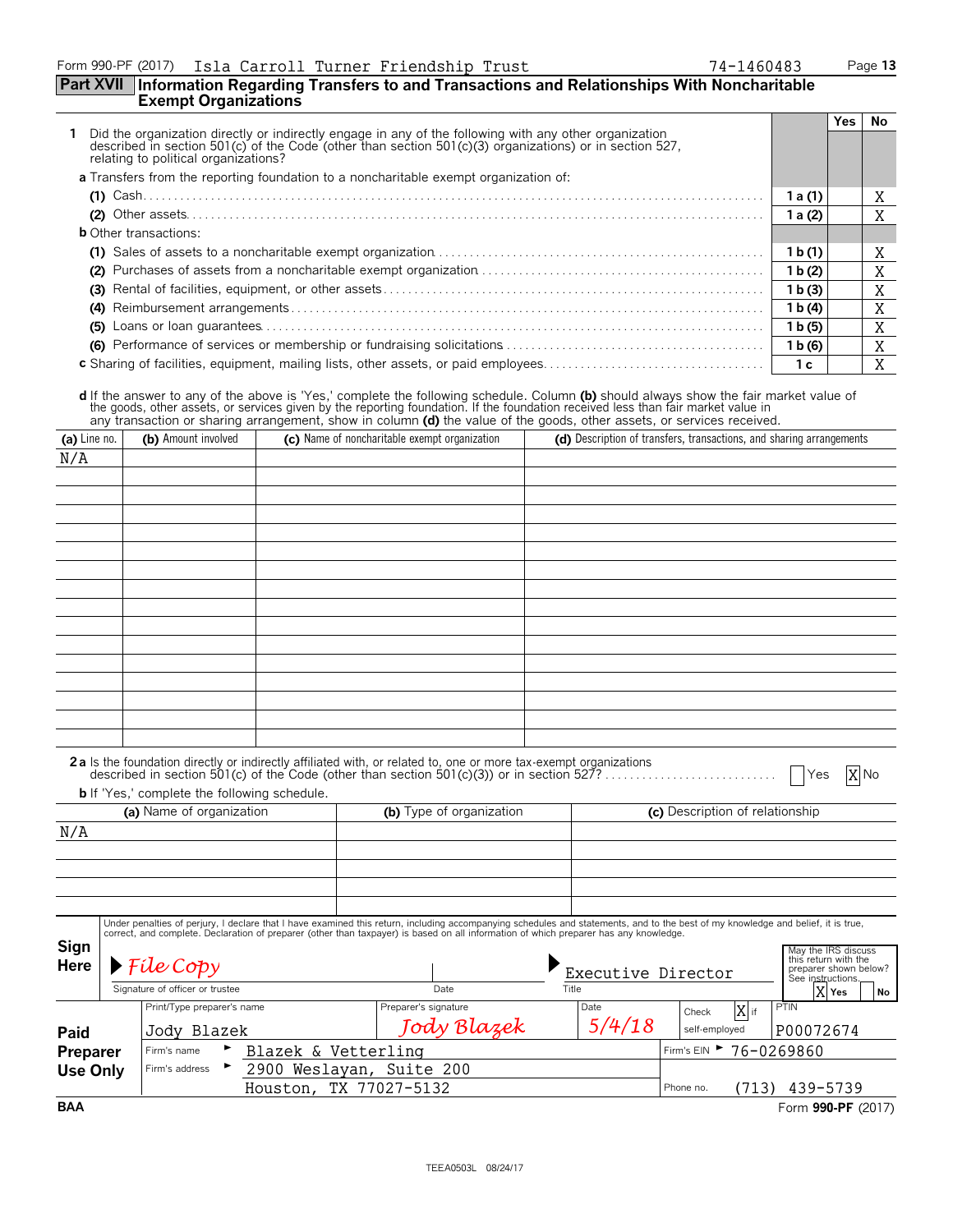| Form |  |
|------|--|
|------|--|

# Underpayment of Estimated Tax by Corporations **Provesses Alternations**

|  |  |  |  | $\overline{\phantom{0}}$               |
|--|--|--|--|----------------------------------------|
|  |  |  |  | Attach to the corporation's tax return |

| Attach to the corporation's tax return.<br>Department of the Treasury<br>► Go to www.irs.gov/Form2220 for instructions and the latest information.<br>Internal Revenue Service |                                                                                                                                                                                   |                                                                                                                                                                                                                                                                                                                                                                                                               |    |         |         | 2017                                  |          |
|--------------------------------------------------------------------------------------------------------------------------------------------------------------------------------|-----------------------------------------------------------------------------------------------------------------------------------------------------------------------------------|---------------------------------------------------------------------------------------------------------------------------------------------------------------------------------------------------------------------------------------------------------------------------------------------------------------------------------------------------------------------------------------------------------------|----|---------|---------|---------------------------------------|----------|
| Name                                                                                                                                                                           |                                                                                                                                                                                   |                                                                                                                                                                                                                                                                                                                                                                                                               |    |         |         | <b>Employer identification number</b> |          |
|                                                                                                                                                                                |                                                                                                                                                                                   | Isla Carroll Turner Friendship Trust                                                                                                                                                                                                                                                                                                                                                                          |    |         |         | 74-1460483                            |          |
|                                                                                                                                                                                |                                                                                                                                                                                   | Note: Generally, the corporation isn't required to file Form 2220 (see Part II below for exceptions) because the IRS will figure any penalty<br>owed and bill the corporation. However, the corporation may still use Form 2220 to figure the penalty. If so, enter the amount from page 2,<br>line 38 on the estimated tax penalty line of the corporation's income tax return, but do not attach Form 2220. |    |         |         |                                       |          |
| Part I                                                                                                                                                                         |                                                                                                                                                                                   | <b>Required Annual Payment</b>                                                                                                                                                                                                                                                                                                                                                                                |    |         |         |                                       |          |
|                                                                                                                                                                                |                                                                                                                                                                                   |                                                                                                                                                                                                                                                                                                                                                                                                               |    |         |         | $\mathbf{1}$                          | 26,445.  |
|                                                                                                                                                                                |                                                                                                                                                                                   | 2a Personal holding company tax (Schedule PH (Form 1120), line 26) included                                                                                                                                                                                                                                                                                                                                   |    |         | 2a      |                                       |          |
|                                                                                                                                                                                | <b>b</b> Look-back interest included on line 1 under section 460(b)(2) for completed<br>long-term contracts or section 167(g) for depreciation under the income<br>2 <sub>b</sub> |                                                                                                                                                                                                                                                                                                                                                                                                               |    |         |         |                                       |          |
|                                                                                                                                                                                |                                                                                                                                                                                   | c Credit for federal tax paid on fuels (see instructions)                                                                                                                                                                                                                                                                                                                                                     |    |         | 2c      |                                       |          |
|                                                                                                                                                                                |                                                                                                                                                                                   |                                                                                                                                                                                                                                                                                                                                                                                                               |    |         |         | 2d                                    |          |
|                                                                                                                                                                                |                                                                                                                                                                                   | 3 Subtract line 2d from line 1. If the result is less than \$500, do not complete or file this form. The corporation                                                                                                                                                                                                                                                                                          |    |         |         | 3                                     | 26,445.  |
| 4                                                                                                                                                                              |                                                                                                                                                                                   | Enter the tax shown on the corporation's 2016 income tax return. See instructions. Caution: If the tax is<br>zero or the tax year was for less than 12 months, skip this line and enter the amount from line 3 on line 5.                                                                                                                                                                                     |    |         |         | 4                                     | 44,630.  |
| 5.                                                                                                                                                                             |                                                                                                                                                                                   | <b>Required annual payment.</b> Enter the <b>smaller</b> of line 3 or line 4. If the corporation is required to skip line 4,                                                                                                                                                                                                                                                                                  |    |         |         | 5                                     | 26,445.  |
| <b>Part II</b>                                                                                                                                                                 |                                                                                                                                                                                   | <b>Reasons for Filing</b> – Check the boxes below that apply. If any boxes are checked, the corporation must<br>file Form 2220 even if it doesn't owe a penalty. See instructions.                                                                                                                                                                                                                            |    |         |         |                                       |          |
| 6                                                                                                                                                                              |                                                                                                                                                                                   | The corporation is using the adjusted seasonal installment method.                                                                                                                                                                                                                                                                                                                                            |    |         |         |                                       |          |
| 7                                                                                                                                                                              |                                                                                                                                                                                   | The corporation is using the annualized income installment method.                                                                                                                                                                                                                                                                                                                                            |    |         |         |                                       |          |
| 8                                                                                                                                                                              | Χ                                                                                                                                                                                 | The corporation is a 'large corporation' figuring its first required installment based on the prior year's tax.                                                                                                                                                                                                                                                                                               |    |         |         |                                       |          |
| Part III                                                                                                                                                                       |                                                                                                                                                                                   | <b>Figuring the Underpayment</b>                                                                                                                                                                                                                                                                                                                                                                              |    |         |         |                                       |          |
|                                                                                                                                                                                |                                                                                                                                                                                   |                                                                                                                                                                                                                                                                                                                                                                                                               |    | (a)     | (b)     | (c)                                   | (d)      |
| 9                                                                                                                                                                              |                                                                                                                                                                                   | <b>Installment due dates.</b> Enter in columns (a) through (d)<br>the 15th day of the 4th (Form 990-PF filers: Use 5th<br>month), 6th, 9th, and 12th months of the corporation's                                                                                                                                                                                                                              | 9  | 5/15/17 | 6/15/17 | 9/15/17                               | 12/15/17 |
|                                                                                                                                                                                |                                                                                                                                                                                   | <b>10 Required installments.</b> If the box on line 6 and/or line<br>7 above is checked, enter the amounts from Schedule<br>A, line 38. If the box on line 8 (but not 6 or 7) is<br>checked, see instructions for the amounts to enter.<br>If none of these boxes are checked, enter 25% (0.25)<br>of line 5 above in each column $\ldots$ , $\ldots$ , $\ldots$                                              | 10 | 6,611.  | 6,611.  | 6,611.                                | 6,612.   |
| 11                                                                                                                                                                             |                                                                                                                                                                                   | Estimated tax paid or credited for each period. For<br>column (a) only, enter the amount from line 11 on                                                                                                                                                                                                                                                                                                      | 11 | 17,891. | 15,000. | 15,000.                               | 15,000.  |

|    |                                                                                                                                                                        | 13 |         | 26,280. | 34,669. | 43,058 |
|----|------------------------------------------------------------------------------------------------------------------------------------------------------------------------|----|---------|---------|---------|--------|
| 14 | Add amounts on lines 16 and 17 of the preceding column                                                                                                                 | 14 |         |         |         |        |
| 15 | Subtract line 14 from line 13. If zero or less, enter -0-                                                                                                              | 15 | 17,891. | 26,280. | 34,669. | 43,058 |
|    | 16 If the amount on line 15 is zero, subtract line 13 from                                                                                                             | 16 |         |         |         |        |
| 17 | <b>Underpayment.</b> If line 15 is less than or equal to line<br>10, subtract line 15 from line 10. Then go to line 12 of<br>the next column. Otherwise, go to line 18 | 17 |         |         |         |        |
|    | <b>18 Overpayment.</b> If line 10 is less than line 15, subtract<br>line 10 from line 15. Then go to line 12 of the                                                    | 18 | 11,280. | 19,669. | 28,058. |        |

*Go to Part IV on page 2 to figure the penalty. Do not go to Part IV if there are no entries on line 17 - no penalty is owed.* 

**BAA For Paperwork Reduction Act Notice, see separate instructions.** CPCZ0312L 02/07/18 Form 2020 (2017) Form 2220 (2017)

*Complete lines 12 through 18 of one column before*

**12** Enter amount, if any, from line 18 of the preceding column . . . . . . . . **12**

*going to the next column.*

 $11,280.$  19,669. 28,058.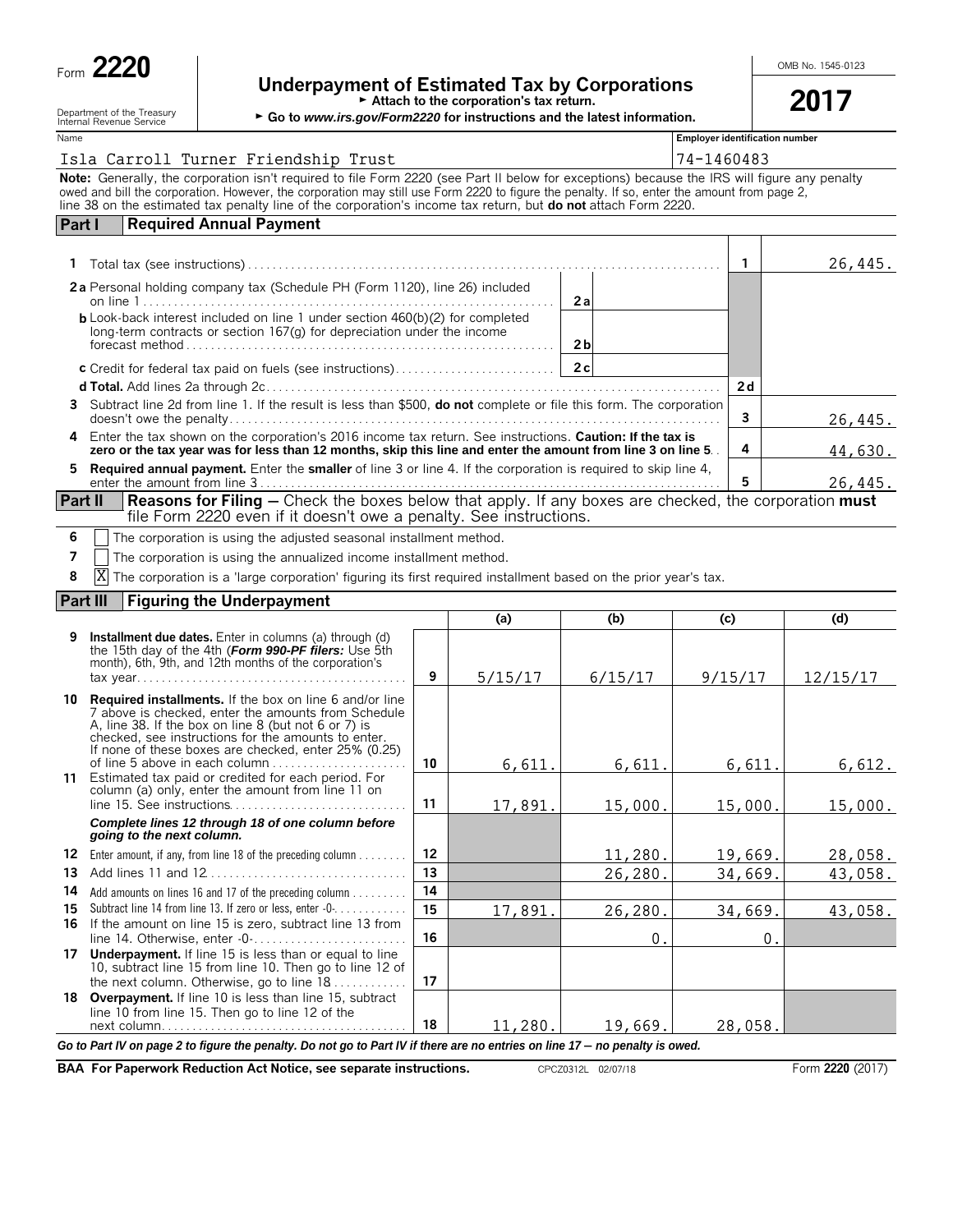### Form **2220** (2017) Page **2** Isla Carroll Turner Friendship Trust 74-1460483 **Part IV Figuring the Penalty**

|    |                                                                                                                                                                                                                                                                                                                                 | (a) | (b) | (c) | (d) |
|----|---------------------------------------------------------------------------------------------------------------------------------------------------------------------------------------------------------------------------------------------------------------------------------------------------------------------------------|-----|-----|-----|-----|
| 19 | Enter the date of payment or the 15th day of the 4th<br>month after the close of the tax year, whichever is<br>earlier. (C Corporations with tax years ending June<br>30 and S corporations: Use 3rd month instead of 4th<br>month. Form 990-PF and Form 990-T filers: Use 5th<br>month instead of 4th month.) See instructions | 19  |     |     |     |
|    | 20 Number of days from due date of installment<br>on line 9 to the date shown on line 19.                                                                                                                                                                                                                                       | 20  |     |     |     |
|    | 21 Number of days on line 20 after 4/15/2017 and                                                                                                                                                                                                                                                                                | 21  |     |     |     |
|    | 22 Underpayment x Number of days<br>on line 17 x <u>__________________________________</u><br>$\times$ 4% (0.04)<br>365                                                                                                                                                                                                         | 22  |     |     |     |
|    | 23 Number of days on line 20 after 6/30/2017 and                                                                                                                                                                                                                                                                                | 23  |     |     |     |
|    | $\times$ 4% (0.04)<br>365                                                                                                                                                                                                                                                                                                       | 24  |     |     |     |
|    | 25 Number of days on line 20 after 9/30/2017 and                                                                                                                                                                                                                                                                                | 25  |     |     |     |
| 26 | $\times$ 4% (0.04)<br>365                                                                                                                                                                                                                                                                                                       | 26  |     |     |     |
|    | 27 Number of days on line 20 after 12/31/2017 and                                                                                                                                                                                                                                                                               | 27  |     |     |     |
| 28 | $\times$ 4% (0.04)<br>365                                                                                                                                                                                                                                                                                                       | 28  |     |     |     |
|    | 29 Number of days on line 20 after 3/31/2018 and                                                                                                                                                                                                                                                                                | 29  |     |     |     |
|    | Number of days<br>30 Underpayment $x = \frac{1}{\text{on line 29}} \times \frac{1}{\text{on line 17}}$<br>365                                                                                                                                                                                                                   | 30  |     |     |     |
|    | 31 Number of days on line 20 after 6/30/2018 and                                                                                                                                                                                                                                                                                | 31  |     |     |     |
|    | 32 Underpayment x $\frac{\text{Number of days}}{\text{on line 31}}$ x<br>$*9/6$<br>365                                                                                                                                                                                                                                          | 32  |     |     |     |
|    | 33 Number of days on line 20 after 9/30/2018 and                                                                                                                                                                                                                                                                                | 33  |     |     |     |
| 34 | Number of days<br>Underpayment<br>X<br>$*9/6$<br>on line 33<br>$\mathsf{X}$<br>on line 17<br>365                                                                                                                                                                                                                                | 34  |     |     |     |
|    | 35 Number of days on line 20 after 12/31/2018 and                                                                                                                                                                                                                                                                               | 35  |     |     |     |
| 36 | Number of days<br>Underpayment<br>X<br>$*96$<br>on line 35<br>$\mathsf{X}$<br>on line 17<br>365                                                                                                                                                                                                                                 | 36  |     |     |     |
| 37 | Add lines 22, 24, 26, 28, 30, 32, 34, and 36.                                                                                                                                                                                                                                                                                   | 37  |     |     |     |
| 38 | Penalty. Add columns (a) through (d) of line 37. Enter the total here and on Form 1120, line 33; or the                                                                                                                                                                                                                         |     |     | 38  | 0.  |

\*Use the penalty interest rate for each calendar quarter, which the IRS will determine during the first month in the preceding quarter. These rates are published quarterly in an IRS News Release and in a revenue ruling in the Internal Revenue Bulletin. To obtain this information on the Internet, access the IRS website at *www.irs.gov.* You can also call 1-800-829-4933 to get interest rate information.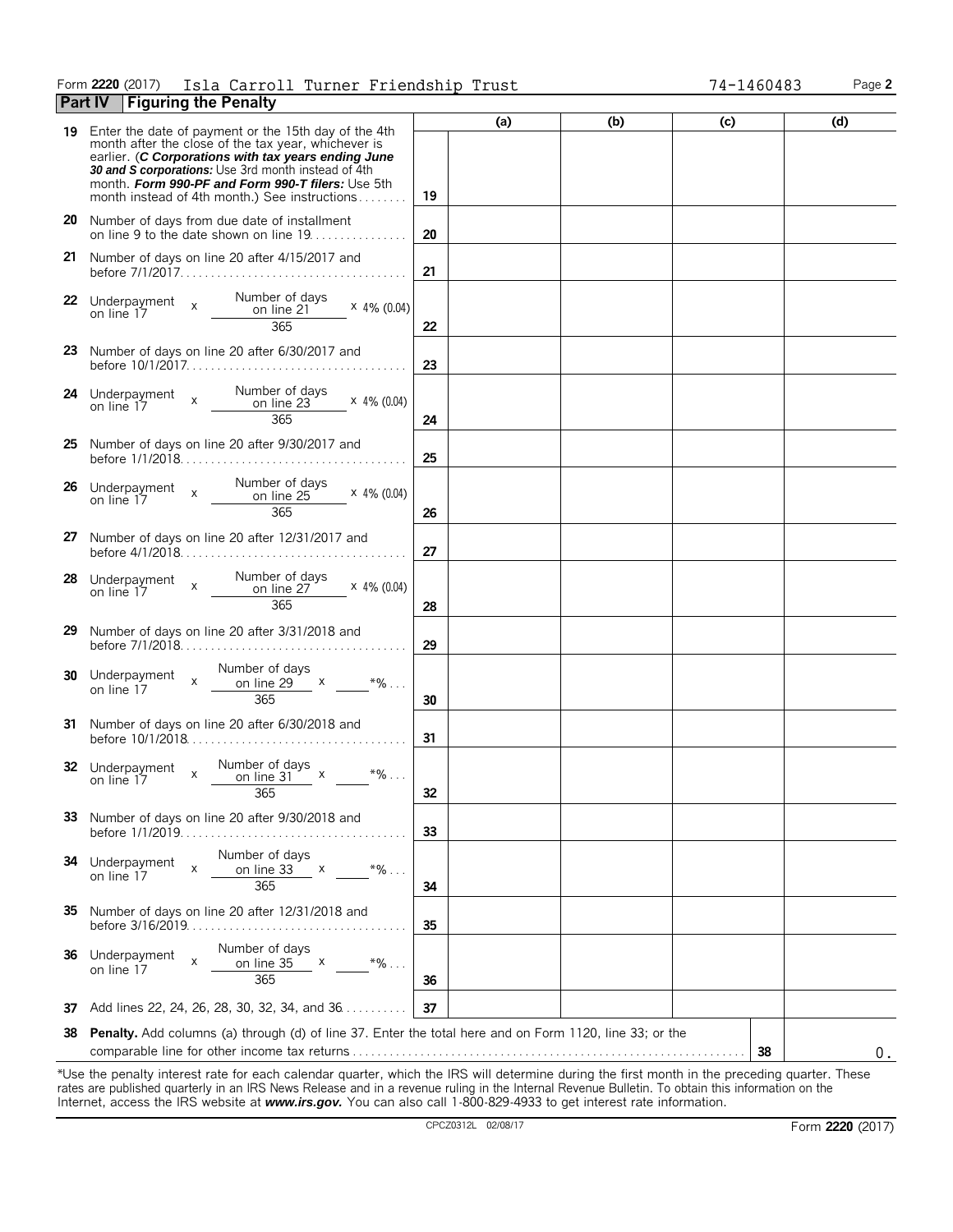| 2017                                                                                  | <b>Federal Statements</b>                                                                                                                                                                                        | Page 1                                                                                   |
|---------------------------------------------------------------------------------------|------------------------------------------------------------------------------------------------------------------------------------------------------------------------------------------------------------------|------------------------------------------------------------------------------------------|
|                                                                                       | <b>Isla Carroll Turner Friendship Trust</b>                                                                                                                                                                      | 74-1460483                                                                               |
| <b>Statement 1</b><br>Form 990-PF, Part I, Line 16b<br><b>Accounting Fees</b>         |                                                                                                                                                                                                                  |                                                                                          |
| Audit and annual tax compliance \$<br>Bookkeeping services                            | (a)<br>(b) Net<br>(c)<br>Expenses<br>Adjusted<br>Investment<br>per Books<br>Net Income<br><b>Income</b><br>$30,467.$ \$<br>15,234.<br>4,042.<br>$\frac{8,085}{38,552}$<br>Total $\overline{\$}$<br>\$<br>19,276. | (d)<br>Charitable<br>Purposes<br>\$<br>15,233.<br>4,043.<br>19,276.                      |
| <b>Statement 2</b><br>Form 990-PF, Part I, Line 16c<br><b>Other Professional Fees</b> |                                                                                                                                                                                                                  |                                                                                          |
| Information technology fees \$<br>Investment management fees                          | (a)<br>(b) Net<br>(c)<br>Expenses<br>Adjusted<br>Investment<br>per Books<br>Net Income<br><b>Income</b><br>2,654.<br>$44,993.$ \$<br>44,993.<br>44,993<br>Total $\overline{s}$<br>47,647.                        | (d)<br>Charitable<br>Purposes<br>\$<br>2,654.<br>2,654.                                  |
| <b>Statement 3</b><br>Form 990-PF, Part I, Line 18<br><b>Taxes</b>                    |                                                                                                                                                                                                                  |                                                                                          |
| Excise tax                                                                            | (a)<br>(c)<br>(b) Net<br>Expenses<br>Investment<br>Adjusted<br>per Books<br>Net Income<br><b>Income</b><br>26,445.<br>Ŝ<br>26.445.<br>Ś<br>Total<br>U                                                            | (d)<br>Charitable<br>Purposes<br>Ŝ<br>0                                                  |
| <b>Statement 4</b><br>Form 990-PF, Part I, Line 23<br><b>Other Expenses</b>           |                                                                                                                                                                                                                  |                                                                                          |
| Office expenses                                                                       | (b) Net<br>(a)<br>(c)<br>Adjusted<br>Expenses<br>Investment<br>per Books<br>Income<br>Net Income<br>3,808.<br>S<br>2,407.<br>2,596.<br>Total $\overline{S}$<br>0.<br>8,811.<br>\$                                | (d)<br>Charitable<br><u>Purposes</u><br>\$<br>3,808.<br>2,407.<br>2,596.<br>\$<br>8,811. |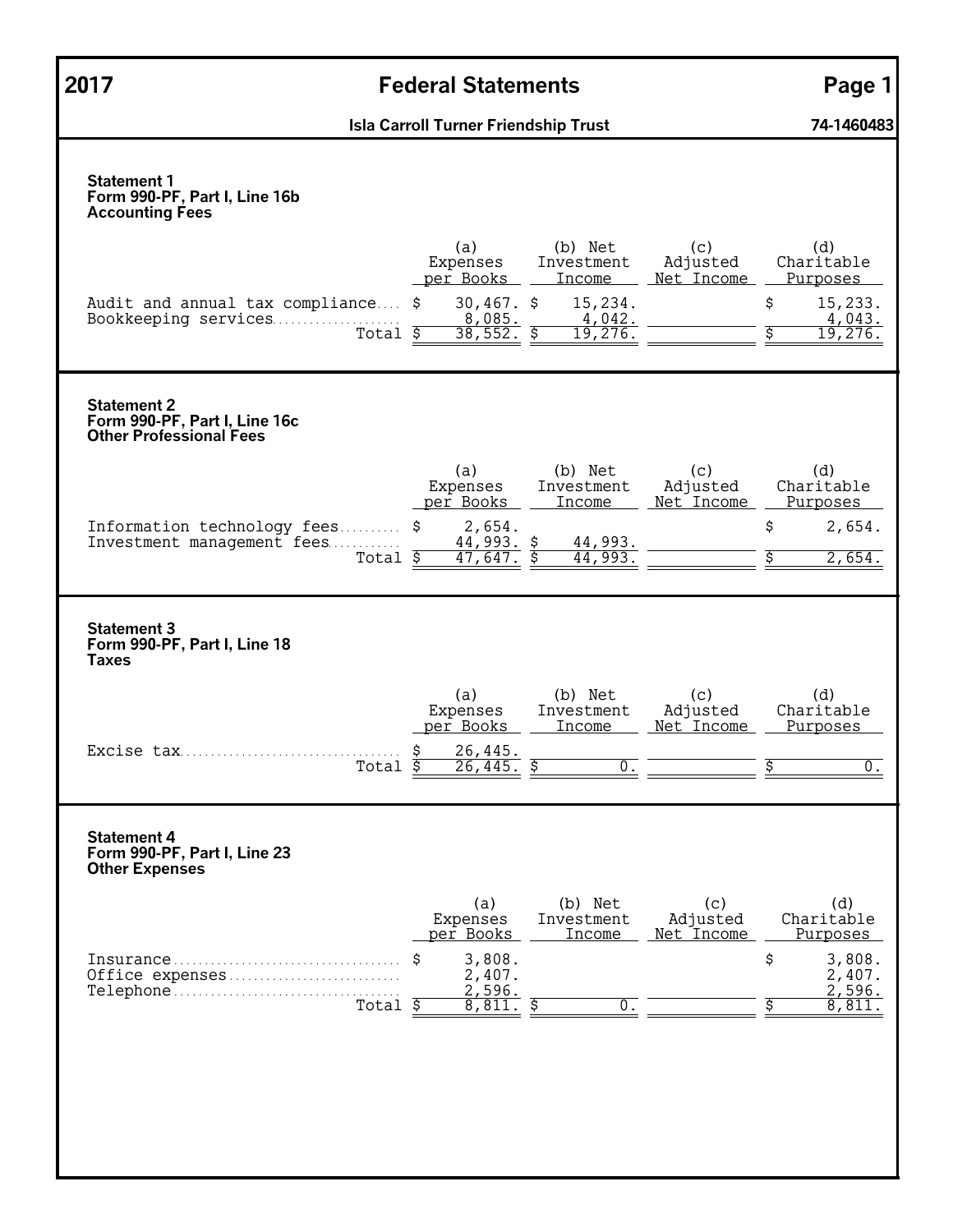| 2017                                                                                                             | <b>Federal Statements</b>                                                   | Page 2                                                    |
|------------------------------------------------------------------------------------------------------------------|-----------------------------------------------------------------------------|-----------------------------------------------------------|
|                                                                                                                  | <b>Isla Carroll Turner Friendship Trust</b>                                 | 74-1460483                                                |
| <b>Statement 5</b><br>Form 990-PF, Part II, Line 10b<br><b>Investments - Corporate Stocks</b>                    |                                                                             |                                                           |
| Corporate Stocks                                                                                                 | Valuation<br>Book<br>Method<br>Value                                        | Fair Market<br>Value                                      |
| 522,290 shs Exxon Mobil<br>14,500 shs Altria Group                                                               | $\mathsf{S}$<br>Cost<br>Cost<br><u>259,188.</u><br>1, 124, 148.<br>Total \$ | $864,960.$ \$<br>43,684,336.<br>1,035,445.<br>44,719,781. |
| <b>Statement 6</b><br>Form 990-PF, Part II, Line 14<br><b>Land, Buildings, and Equipment</b>                     |                                                                             |                                                           |
| Category                                                                                                         | Accum.<br>Book<br>Value<br>Basis<br>Deprec.                                 | Fair Market<br>Value                                      |
| Furniture and Fixtures                                                                                           | $9, 727.$ \$<br>9,727.<br>\$<br>\$<br>Total $\overline{\$}$<br>9.72<br>9.   | <u>0. \$</u><br>0.<br>\$<br>$\overline{0}$ .              |
| <b>Statement 7</b><br>Form 990-PF, Part III, Line 5<br><b>Other Decreases</b>                                    |                                                                             | 14,629.<br>\$<br>Total<br>14,629                          |
| <b>Statement 8</b><br>Form 990-PF, Part VIII, Line 1<br>List of Officers, Directors, Trustees, and Key Employees | Title and                                                                   | Contri-<br>Expense                                        |
| Name and Address                                                                                                 | Average Hours<br>Compen-<br>Per Week Devoted<br>sation                      | bution to<br>Account/<br>EBP & DC<br>Other                |
| Phillip W. Winston<br>5850 San Felipe, Ste 125<br>Houston, TX 77057                                              | \$<br>$100.$ \$<br>Chairman<br>1.00                                         | $0.$ \$<br>$0$ .                                          |
| Frank H. Rossi<br>5850 San Felipe, Ste 125<br>Houston, TX 77057                                                  | 1st Vice Chair<br>100.<br>1.00                                              | $0$ .<br>$0$ .                                            |
| Rosalind W. Newton<br>5850 San Felipe, Ste 125<br>Houston, TX 77057                                              | Vice Chairman<br>0.<br>1.00                                                 | 0.<br>$0$ .                                               |
| Inez O. Reymond<br>5850 San Felipe, Ste 125<br>Houston, TX 77057                                                 | Sec / Treas<br>100.<br>1.00                                                 | 0.<br>$0$ .                                               |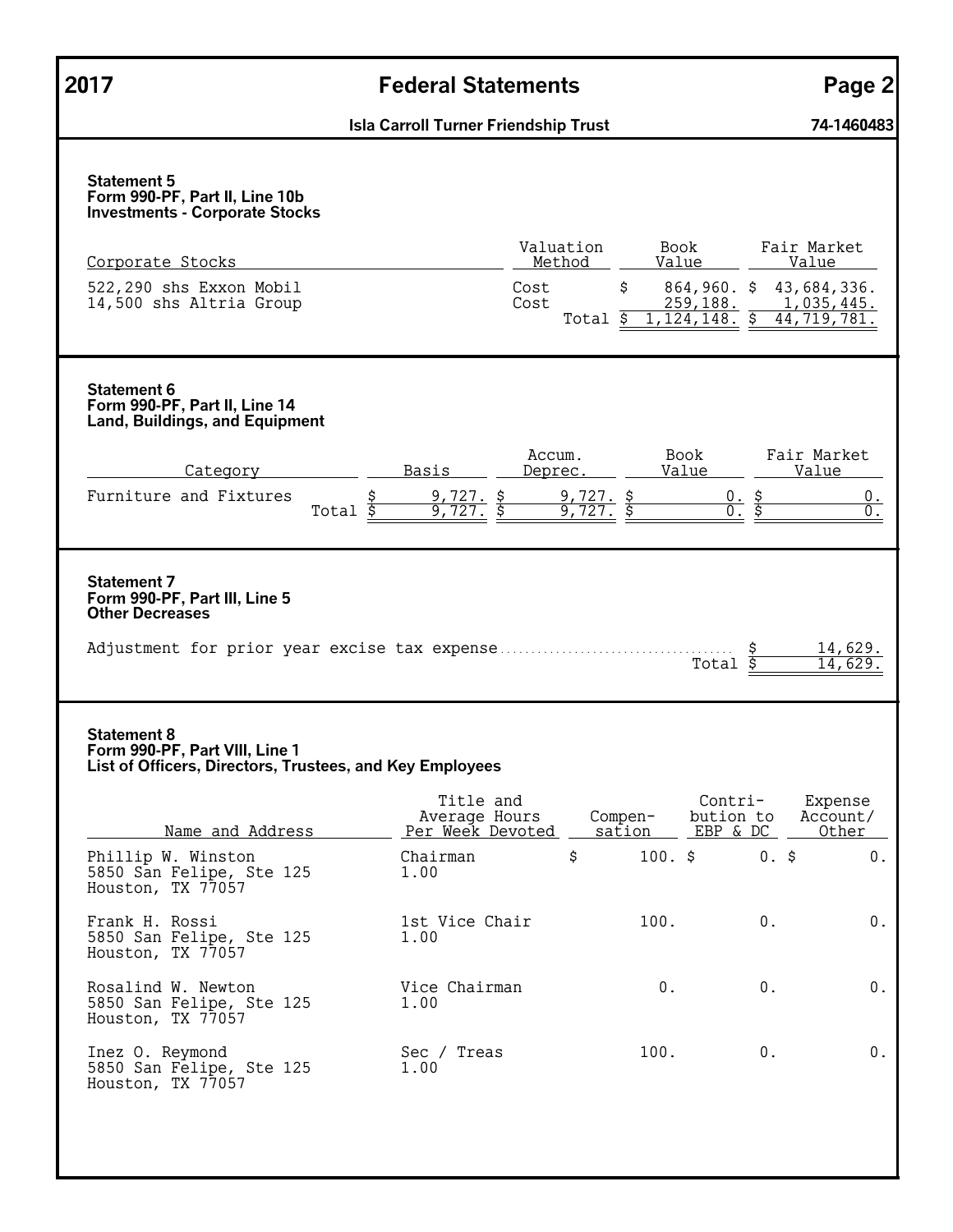#### **Statement 8 (continued) Form 990-PF, Part VIII, Line 1 List of Officers, Directors, Trustees, and Key Employees**

| Name and Address                                                     | Title and<br>Average Hours<br>Per Week Devoted | Compen-<br>sation | Contri-<br>bution to<br>EBP & DC | Expense<br>Account/<br>Other |
|----------------------------------------------------------------------|------------------------------------------------|-------------------|----------------------------------|------------------------------|
| James S. Reckling<br>5850 San Felipe, Ste 125<br>Houston, TX 77057   | Asst Secretary<br>1.00                         | \$<br>$0.$ \$     | $0.$ \$                          | 0.                           |
| Stephen M. Reckling<br>5850 San Felipe, Ste 125<br>Houston, TX 77057 | Asst Secretary<br>1.00                         | 100.              | 0.                               | $0$ .                        |
| Anne Hardiman<br>5850 San Felipe, Ste 125<br>Houston, TX 77057       | Asst Secretary<br>1.00                         | 100.              | 0.                               | 0.                           |
| Isla C. Reckling<br>5850 San Felipe, Ste 125<br>Houston, TX 77057    | Asst Secretary<br>1.00                         | 100.              | $0$ .                            | 0.                           |
|                                                                      | Total                                          | 600.              | Ŝ.<br>0.                         | Ŝ.<br>0.                     |

#### **Statement 9 Form 990-PF, Part XV, Line 2a-d Application Submission Information**

| Name of Grant Program:  | Charitable                                             |
|-------------------------|--------------------------------------------------------|
| Name:                   | Isla Carroll Turner Friendship Trust                   |
| Care Of:                | Patricia Stilley                                       |
| Street Address:         | 5850 San Felipe, Suite 125                             |
| City, State, Zip Code:  | Houston, TX 77057                                      |
| Telephone:              | 713-237-1117                                           |
| E-Mail Address:         | www.islacarrollturnerfriendshiptrust.org               |
| Form and Content:       | Application forms and instructions on the Isla Carroll |
|                         | Friendship Trust website.                              |
| Submission Deadlines:   | Prior to March 1st of each year                        |
| Restrictions on Awards: | Awards are limited to Texas public charities which are |
|                         | exempt under $501(c)$ (3).                             |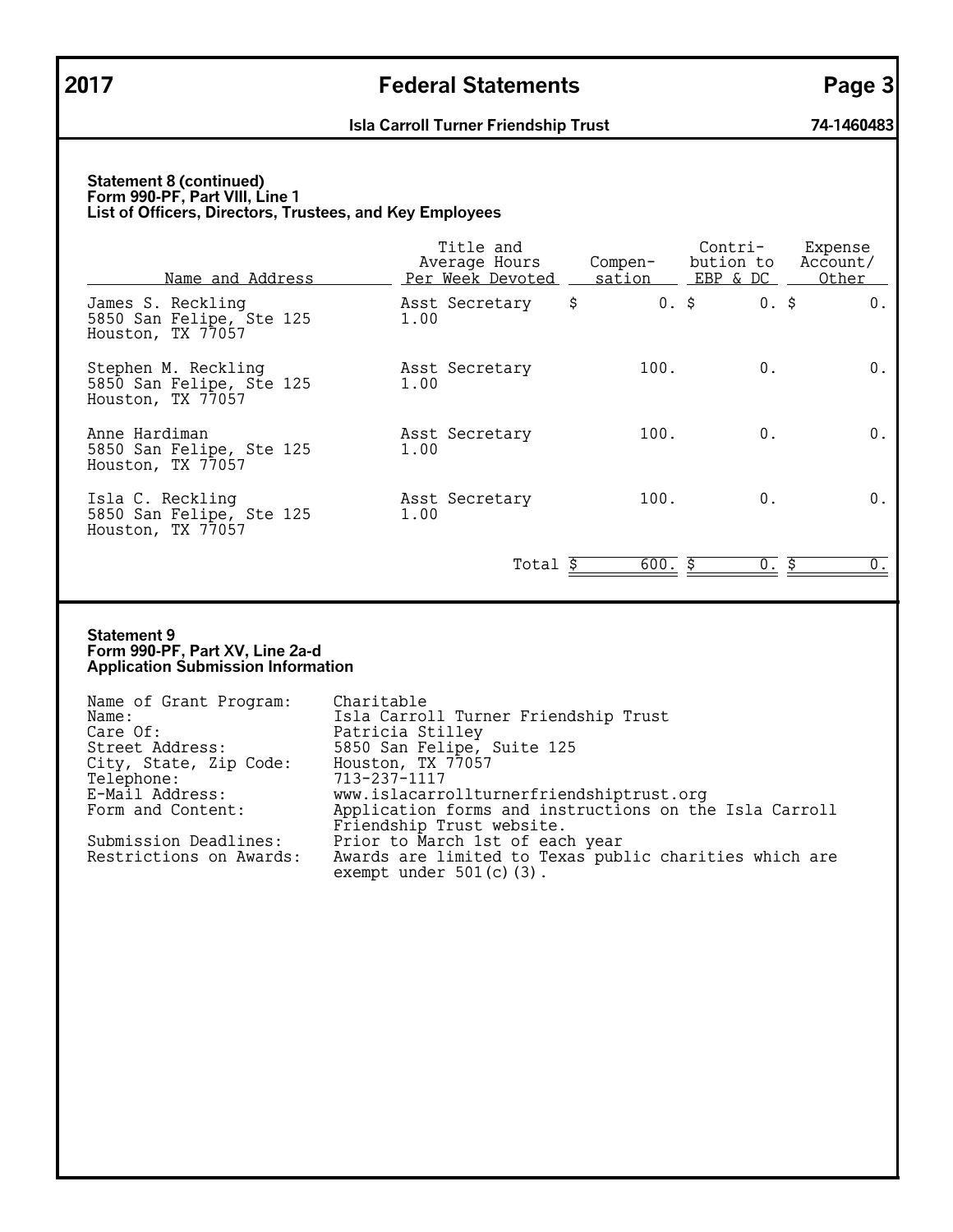# **2017 Federal Statements Page 4**

# **Isla Carroll Turner Friendship Trust 74-1460483**

| <u>Name and Address</u>                                                                    | Donee<br>Relationship | Found-<br>ation<br>Status | Purpose of<br>Grant                                                                  | Amount        |
|--------------------------------------------------------------------------------------------|-----------------------|---------------------------|--------------------------------------------------------------------------------------|---------------|
| All Saints Catholic<br>Community<br>215 E 10th St<br>Houston TX 77008                      | N/A                   | PC                        | Third Age<br>Learning Center<br>programs for<br>seniors                              | \$<br>50,000. |
| Alzheimer's Disease and<br>Related Disorder<br>2242 West Holcombe Blvd<br>Houston TX 77030 | N/A                   | PC                        | Senior services                                                                      | 50,000.       |
| Baylor College of Medicine<br>One Baylor Plaza MS: BCM<br>160<br>Houston TX 77030          | N/A                   | PC                        | Healthcare and<br>educational<br>programs for the<br>elderly and<br>their caregivers | 50,000.       |
| Briarwood-Brookwood Inc<br>1752 FM 1489<br>Brookshire TX 77423                             | N/A                   | PC                        | Aid to senior<br>residents                                                           | 100,000.      |
| Catholic Charities of the<br>Archdiocese of<br>2900 Louisiana St<br>Houston TX 77006       | N/A                   | PC                        | Senior services<br>program                                                           | 65,000.       |
| Cenacle Retreat House<br>420 N Kirkwood<br>Houston TX 77079                                | N/A                   | PC                        | Remodeling of<br>elderly sisters<br>quarters                                         | 50,000.       |
| Chinese Community Center<br>Inc<br>9800 Town Park Dr<br>Houston TX 77036                   | N/A                   | PC                        | Senior services<br>program                                                           | 20,000.       |
| CHRISTUS Foundation for<br>HealthCare<br>PO Box 1919<br>Houston TX 77251                   | N/A                   | PC                        | Healthy Seniors<br>Immunization<br>program                                           | 50,000.       |
| Clarewood House Inc<br>7400 Clarewood Dr<br>Houston TX 77036                               | N/A                   | PC                        | Aid to Residents<br>Program                                                          | 50,000.       |
| Covenant Health System<br>Foundation<br>3623 22nd Pl<br>Lubbock TX 79410                   | N/A                   | PC                        | Chorus of Angels<br>program for<br>seniors                                           | 5,000.        |
| Depression and Bipolar<br>Support Alliance<br>16202 Elmwood Park Ct<br>Houston TX 77059    | N/A                   | PC                        | Weekly senior<br>support groups                                                      | 20,000.       |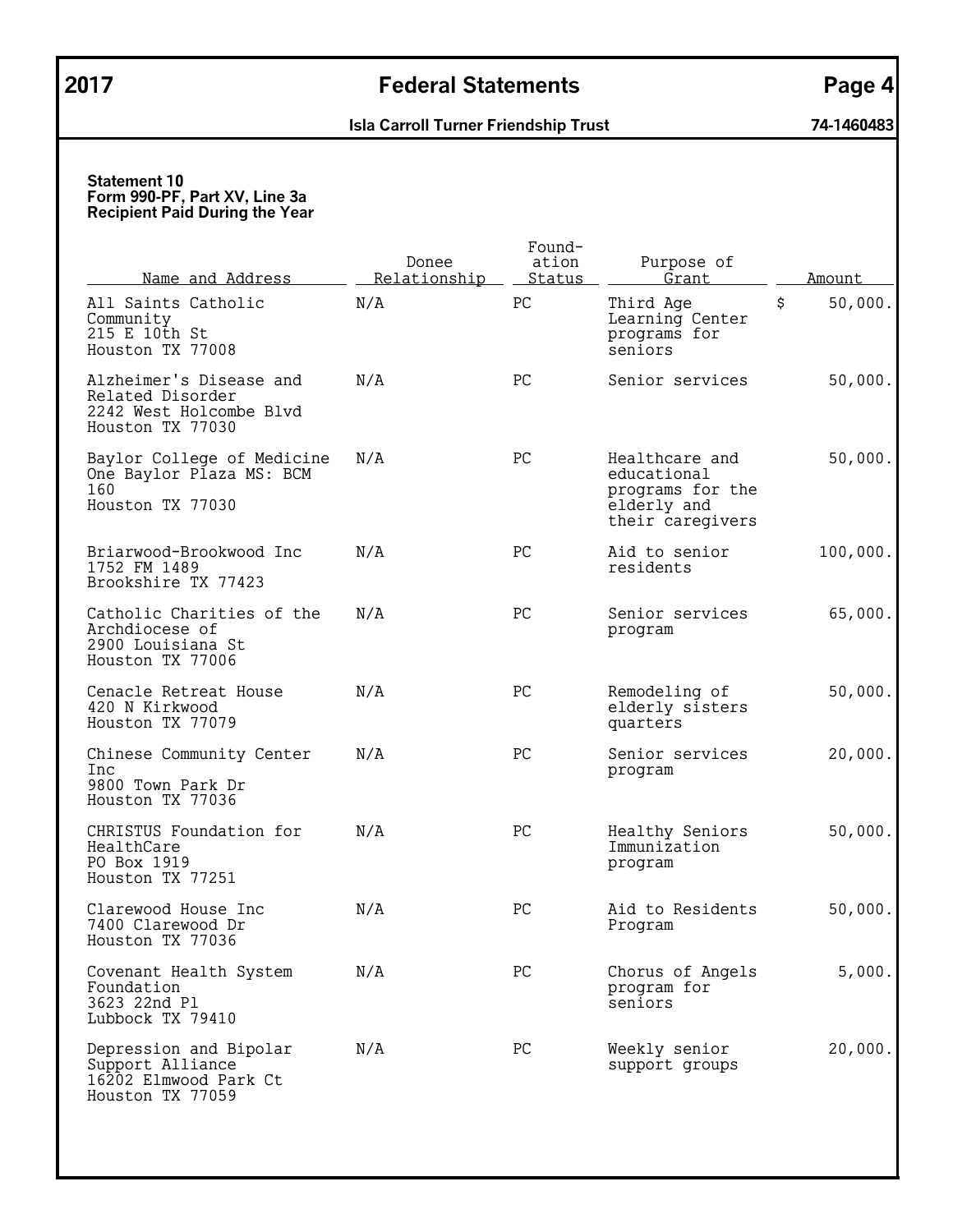| <u>Name and Address</u>                                                                   | Donee<br>Relationship | Found-<br>ation<br>Status | Purpose of<br>Grant                                                    | Amount        |
|-------------------------------------------------------------------------------------------|-----------------------|---------------------------|------------------------------------------------------------------------|---------------|
| Dominican Sisters of<br>Houston<br>6501 Almeda Road<br>Houston TX 77021                   | N/A                   | PC                        | Replacement of<br>kitchen<br>equipment for<br>retired sisters'<br>home | 25,000.<br>\$ |
| Dominican Sisters of Mary<br>Immaculate Pro<br>5250 Gasmer Drive<br>Houston TX 77035      | N/A                   | PC                        | Skilled Nursing<br>Wing for elderly<br>sisters                         | 200,000.      |
| Easter Seals of Greater<br>Houston Inc<br>4500 Bissonnet St Ste 340<br>Bellaire TX 77401  | N/A                   | PC                        | Senior service<br>program                                              | 25,000.       |
| Eden Home Inc<br>631 Lakeview Blvd<br>New Braunfels TX 78130                              | N/A                   | PC                        | Benevolence Fund<br>and Memory Cafe<br>Program                         | 47,500.       |
| Evelyn H Rubenstein Jewish<br>Community Cen<br>5601 S Braeswood Blvd<br>Houston TX 77096  | N/A                   | PC                        | Senior companion<br>program<br>transport                               | 25,000.       |
| Family Service Association<br>702 San Pedro Ave<br>San Antonio TX 78212                   | N/A                   | PC                        | In-home care for<br>seniors                                            | 20,000.       |
| Family Service Center of<br>Houston & Harri<br>3120 Southwest Freeway<br>Houston TX 77098 | N/A                   | PC                        | General<br>operating<br>support senior<br>services                     | 20,000.       |
| Foundation for the Retarded N/A<br>(The Center)<br>3550 W Dallas St<br>Houston TX 77019   |                       | SO I                      | General services<br>for seniors                                        | 50,000.       |
| Friends for Life<br>PO Box 23491<br>Waco TX 76702                                         | N/A                   | РC                        | Services to<br>seniors                                                 | 20,000.       |
| Galveston County Food Bank<br>624 4th Ave N<br>Texas City TX 77590                        | N/A                   | PC                        | Senior services<br>program                                             | 40,000.       |
| Golden Age Hobby House<br>2805 Winbern St<br>Houston TX 77004                             | N/A                   | PC                        | General<br>operating<br>support of<br>senior services                  | 65,000.       |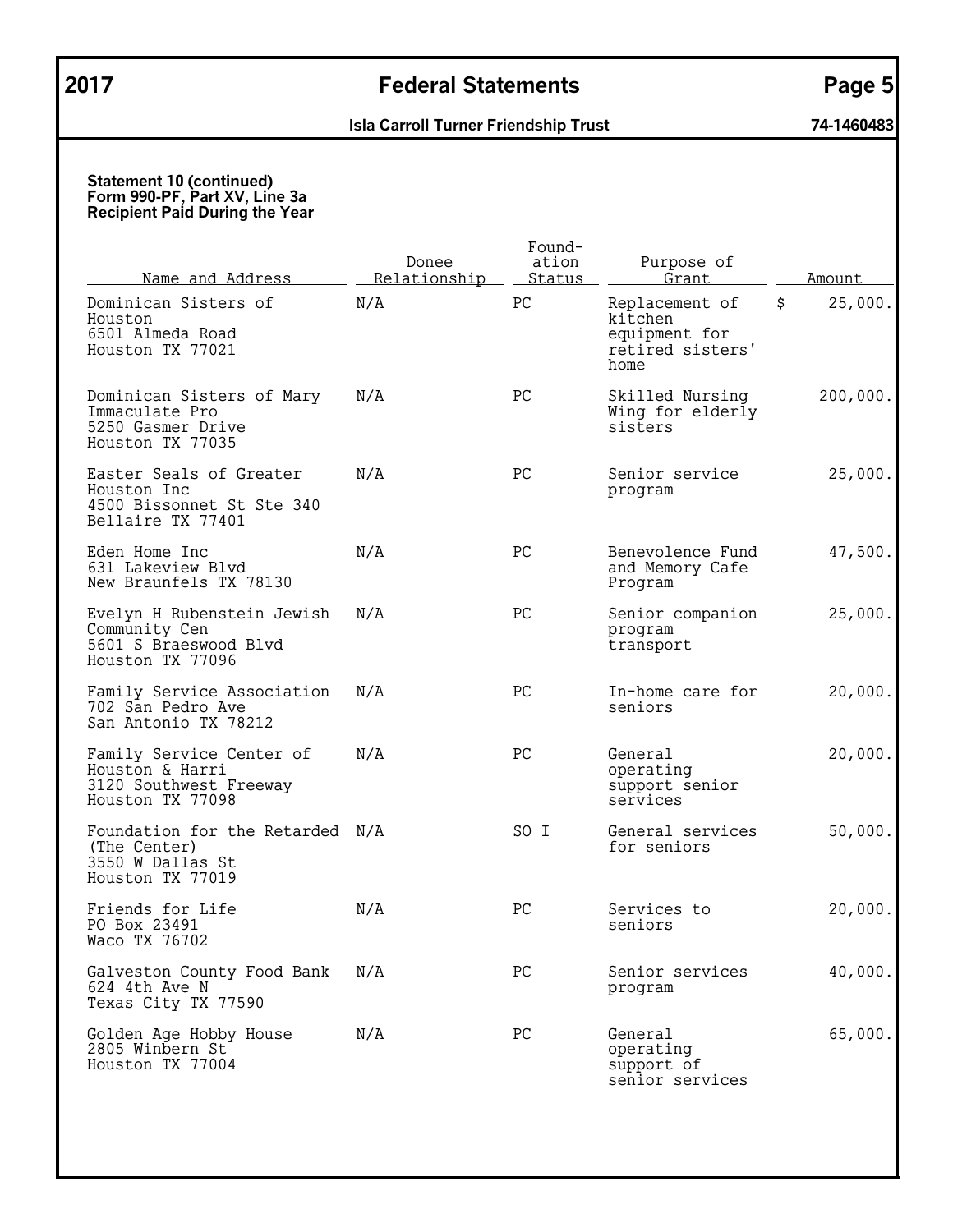# **2017 Federal Statements Page 6**

# **Isla Carroll Turner Friendship Trust 74-1460483**

| <u>Name and Address</u>                                                                 | Donee<br>Relationship | Found-<br>ation<br>Status | Purpose of<br>Grant                                                                         | Amount        |
|-----------------------------------------------------------------------------------------|-----------------------|---------------------------|---------------------------------------------------------------------------------------------|---------------|
| Golden Rule Broadcasting<br>PO Box 570728<br>Houston TX 77257                           | N/A                   | ${\rm P}{\bf C}$          | Music therapy<br>and<br>replacement/enha<br>ncement of radio<br>and television<br>equipment | \$<br>25,000. |
| Good Samaritan Foundation<br>of Texas Inc<br>2001 Kirby Dr Ste 1350<br>Houston TX 77019 | N/A                   | PC                        | Gerontology<br>scholarships                                                                 | 60,000.       |
| Halo House Foundation<br>4007 Tartan Ln<br>Houston TX 77025                             | N/A                   | PC                        | Operating<br>support of<br>senior services                                                  | 25,000.       |
| Hope and Healing Center &<br>Instutute<br>717 Sage Rd<br>Houston TX 77056               | N/A                   | PC                        | Research project<br>to study<br>chronically ill<br>patients and<br>their caregivers         | 15,000.       |
| Houston Aphasia Recovery<br>Center<br>3701 Briarpark Dr Ste 310<br>Houston TX 77042     | N/A                   | PC                        | Educational<br>programs for<br>senior<br>participants and<br>their families                 | 20,000.       |
| Houston Area Parkinson<br>Society<br>2700 Southwest Fwy Ste 296<br>Houston TX 77098     | N/A                   | PC                        | General oprating<br>support of<br>services to<br>seniors                                    | 75,000.       |
| Houston Habitat for<br>Humanity Inc<br>3750 N McCarty St<br>Houston TX 77029            | N/A                   | PC                        | Construction of<br>two homes for<br>seniors                                                 | 140,000.      |
| Houston Hospice<br>1905 Holcombe Blvd<br>Houston TX 77030                               | N/A                   | PC                        | Charity care for<br>indegent elderly<br>program                                             | 50,000.       |
| Houston Humane Society<br>14812 Almeda Rd<br>Houston TX 77053                           | N/A                   | PC                        | Support for free<br>veterinary care<br>for pets of<br>seniors                               | 5,000.        |
| Houston's Amazing Place Inc N/A<br>3735 Drexel Dr<br>Houston TX 77027                   |                       | PC                        | Operating<br>support of<br>services to<br>seniors                                           | 50,000.       |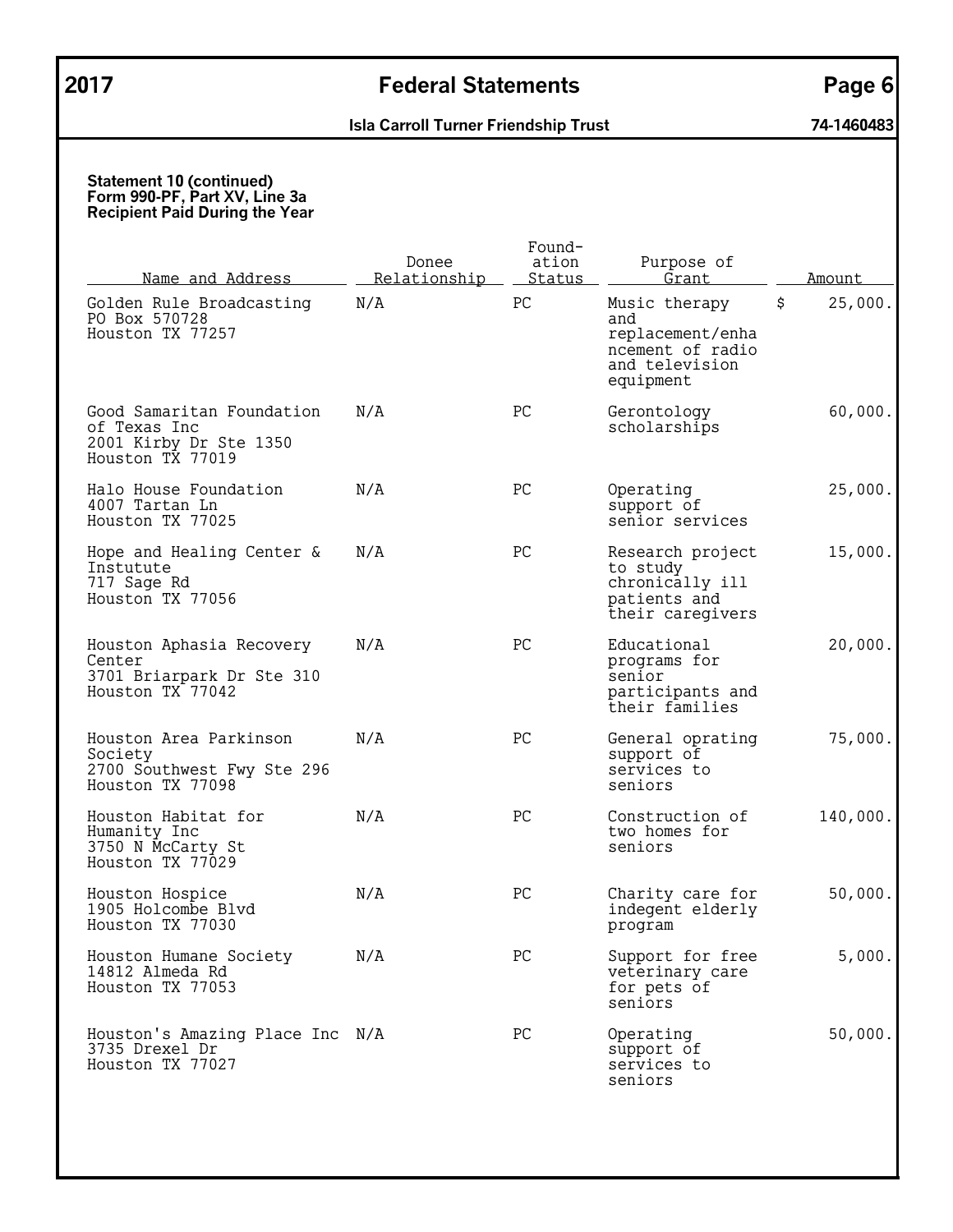| Name and Address                                                                | Donee<br>Relationship | Found-<br>ation<br>Status | Purpose of<br>Grant                                         | Amount        |
|---------------------------------------------------------------------------------|-----------------------|---------------------------|-------------------------------------------------------------|---------------|
| Interfaith Caring<br>Ministries Inc<br>151 Park Avenue<br>League City TX 77573  | N/A                   | PC                        | Senior outreach<br>program to<br>include dental<br>services | \$<br>40,000. |
| Interfaith Ministries for<br>Greater Housto<br>3303 Main St<br>Houston TX 77002 | N/A                   | PC                        | MOW and AniMeals<br>program for<br>seniors                  | 60,000.       |
| Katy Christian Ministries<br>5011 E 5th St<br>Katy TX 77493                     | N/A                   | PC.                       | Comprehensive<br>senior service<br>assistance<br>program    | 5,000.        |
| Missions of Yahweh Inc<br>10247 Algiers Rd<br>Houston TX 77041                  | N/A                   | PC                        | Senior care<br>services for<br>women                        | 60,000.       |
| Montrose Counseling Center<br>Inc<br>401 Branard St<br>Houston TX 77006         | N/A                   | PC                        | SPRY program                                                | 40,000.       |
| New Hope Housing Inc<br>1117 Texas St<br>Houston TX 77002                       | N/A                   | РC                        | Residential<br>services program                             | 50,000.       |
| Nixon Home Care<br>3719 Lynnfield St<br>Houston TX 77016                        | N/A                   | PC                        | Project HEALTH<br>for seniors                               | 50,000.       |
| Northwest Assistance<br>Ministries<br>15555 Kuykendahl Rd<br>Houston TX 77090   | N/A                   | PC.                       | Senior<br>programming                                       | 50,000.       |
| Precinct2gether Inc<br>13828 Corpus Christi St<br>Houston TX 77015              | N/A                   | PC                        | Basic needs<br>program                                      | 30,000.       |
| Rebuilding Together Houston N/A<br>PO Box 15315<br>Houston TX 77220             |                       | PC.                       | Critical home<br>repairs for<br>seniors includ              | 135,000.      |
| SEARCH Homeless Services<br>2015 Congress St<br>Houston TX 77002                | N/A                   | PC                        | Support for 1115<br>housing program                         | 20,000.       |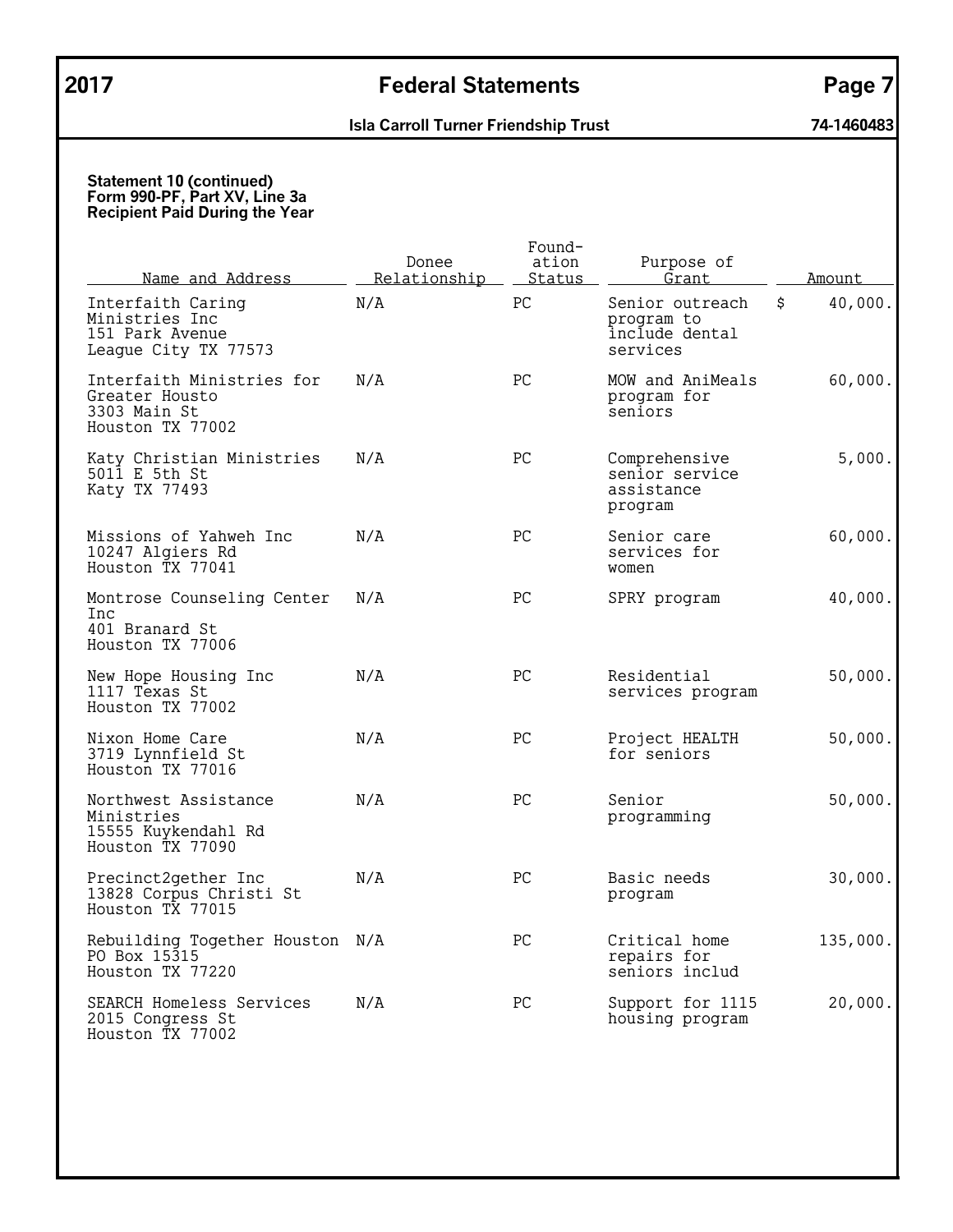| <u>Name and Address</u>                                                                     | Donee<br>Relationship | Found-<br>ation<br>Status | Purpose of<br>Grant                                                                                     | Amount        |
|---------------------------------------------------------------------------------------------|-----------------------|---------------------------|---------------------------------------------------------------------------------------------------------|---------------|
| Seven Acres Jewish Senior<br>Care Services<br>6200 N Braeswood Blvd<br>Houston TX 77074     | N/A                   | PC                        | Aid to residents<br>program                                                                             | \$<br>50,000. |
| Southeast Area Ministries<br>PO Box 267 South<br>Houston TX 77587                           | N/A                   | PC                        | 60 plus senior<br>service<br>programming                                                                | 35,000.       |
| St Dominic Village<br>2401 Holcombe Blvd<br>Houston TX 77021                                | N/A                   | PC                        | Subsidy program<br>for seniors                                                                          | 100,000.      |
| Target Hunger<br>2814 Quitman St<br>Houston TX 77026                                        | N/A                   | PC                        | Services to<br>seniors in 5th<br>Ward Kashmere<br>Gardens North<br>Forest and<br>Denver Harbor<br>areas | 25,000.       |
| The BEACON of Downtown<br>Houston<br>1117 Texas St<br>Houston TX 77002                      | N/A                   | PC                        | The Beacon Day<br>Center                                                                                | 40,000.       |
| The Rose<br>12700 N Featherwood Dr Ste<br>260<br>Houston TX 77034                           | N/A                   | PC                        | Empower Her<br>sponsorship<br>program                                                                   | 25,000.       |
| The Salvation Army<br>1500 Austin St<br>Houston TX 77002                                    | N/A                   | PC                        | Pasadena Corps<br>Communicty<br>Center's "Prime<br>Time for Adults"<br>program                          | 25,000.       |
| University of Houston<br>4800 Calhoun Rd<br>Houston TX 77004                                | N/A                   | PC                        | Gerontology<br>scholarships                                                                             | 78,000.       |
| Vita-Living Inc<br>3300 s Gessner Rd Ste 150<br>Houston TX 77063                            | N/A                   | PC                        | Aid to residents<br>program                                                                             | 40,000.       |
| Volunteer Interfaith<br>Caregivers Southwes<br>5001 Bellaire Blvd Rm 7<br>Bellaire TX 77401 | N/A                   | PC                        | Senior rides<br>program                                                                                 | 15,000.       |